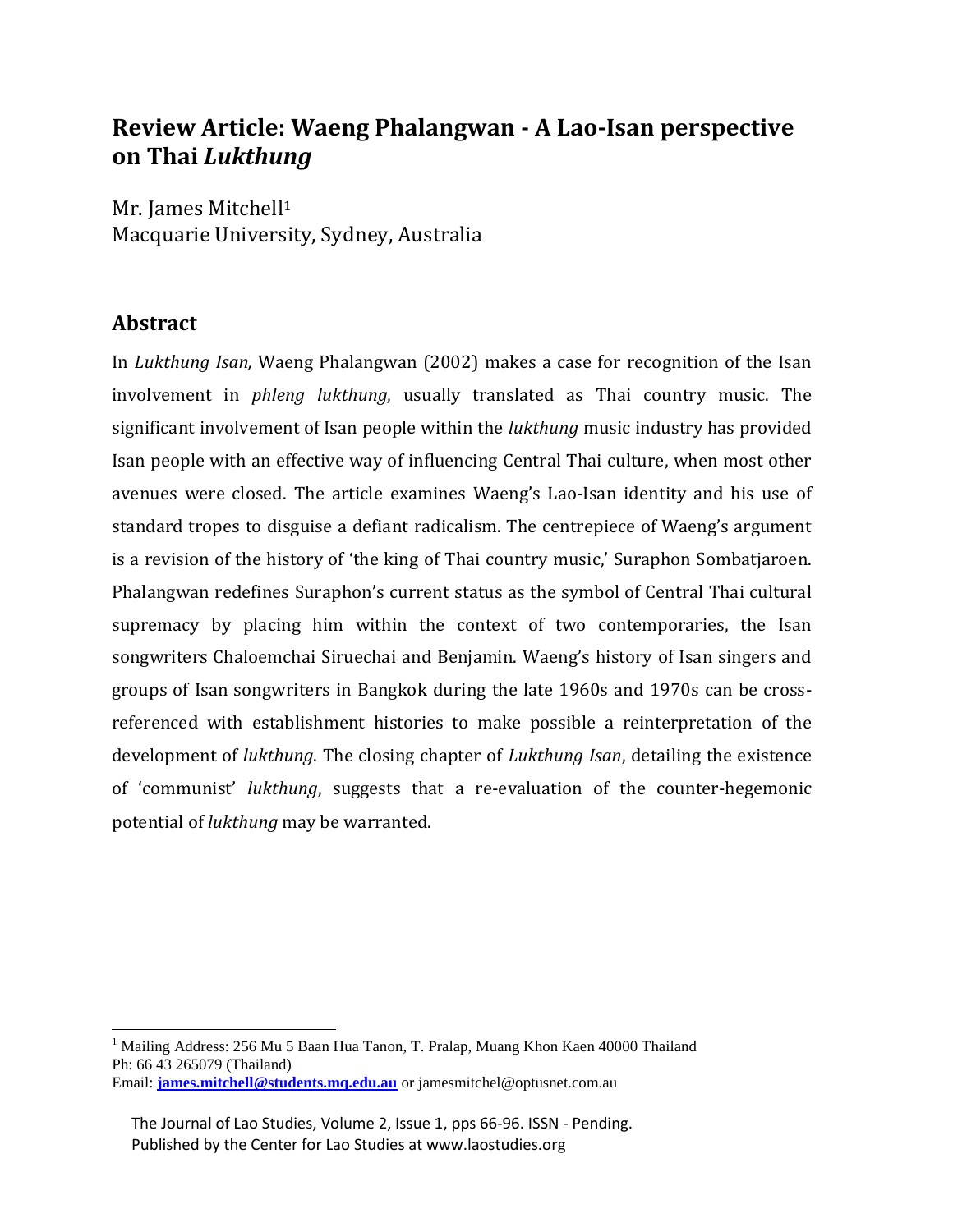*Isan natives are like people of African descent. We're both discriminated against over race and colour, but what we have in common is a love of music and the ability to work hard.*

TV presenter and comedian Thongchai Prasongsanti (Kreangsak 2005, 3)

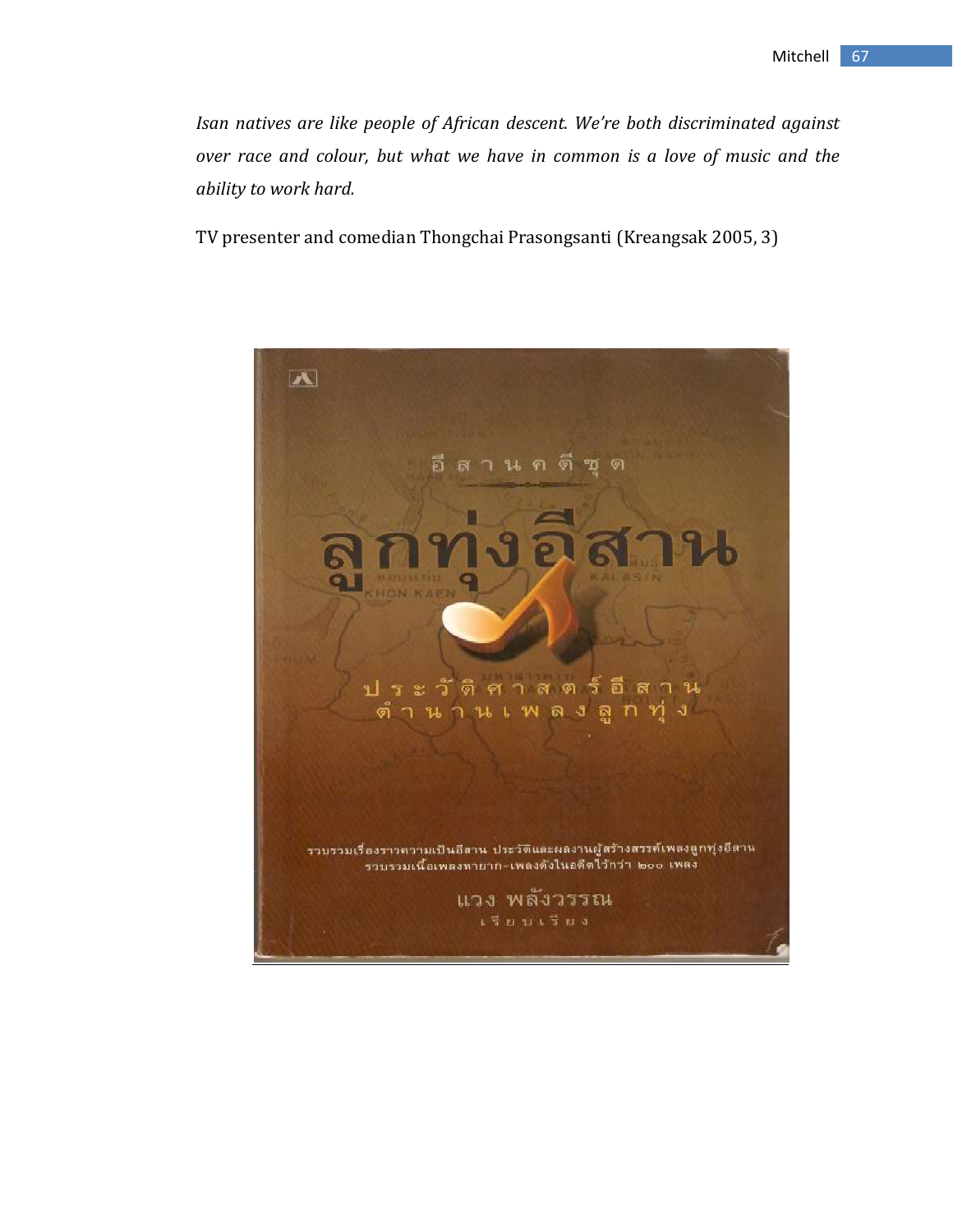### Introduction

 $\overline{\phantom{a}}$ 

The history of *phleng lukthung* <sup>2</sup> (literally 'children of the field' but usually translated as 'Thai country music') is, in some ways at least, analogous to that of early rock'n'roll in America. Both genres rose from inauspicious origins to symbolise a nation and dominate its music industry. It is generally accepted that rock'n'roll developed out of blues and rhythm and blues before being turned into a lucrative business, which then excluded the original practitioners. In *Lukthung Isan: Prawatsat Isan tamnan phleng lukthung* (hereafter *Lukthung Isan*), <sup>3</sup> Waeng Phalangwan (2002) makes a case for recognition of the Isan involvement in *phleng lukthung*. Waeng argues that the early participation of Isan people contributed significantly to the development of *lukthung*, a contribution that is as yet not widely acknowledged. Indeed this connection between *lukthung* and Isan culture has been downplayed or overlooked by the establishment view of Thai history, disseminated through the Thai education system and popular media.

Descended mostly from Lao and Mon-Khmer groups, the twenty-two million inhabitants of Isan comprise one-third of Thailand's population, as well as occupying one-third of its land mass. Isan, or the Northeastern region of Thailand, has only officially been under Bangkok rule since 1827 when Rama III destroyed Vientiane and forced much of the population to migrate. At that time, ethnic Lao were transferred into areas such as the central Chao Phraya river basin area. In the late 19th century, King Chulalongkorn (Rama V) consolidated Thai control over the Isan region through a program of 'Thaification.' This ongoing policy de-emphasized the Lao origins of the population and included the implementation of a national school system that mandated the exclusive use of the Central Thai language and the Thai writing system (Myers 2005, 31). Throughout the twentieth century, the combination of poverty and the apparent indifference of the central authorities contributed to numerous incidents of rebellion, culminating in the communist insurgency during the 1960s and 1970s. Perhaps

 $2^{2}$  I have used the Royal Thai General System of Transcription except for established names such as Suraphon Sombatjaroen or occasionally for author's preferred spellings. 3 '*Isan Thai country song: The history of Isan Thai country song'*. All quotations from Waeng (2002) are the

author's translations.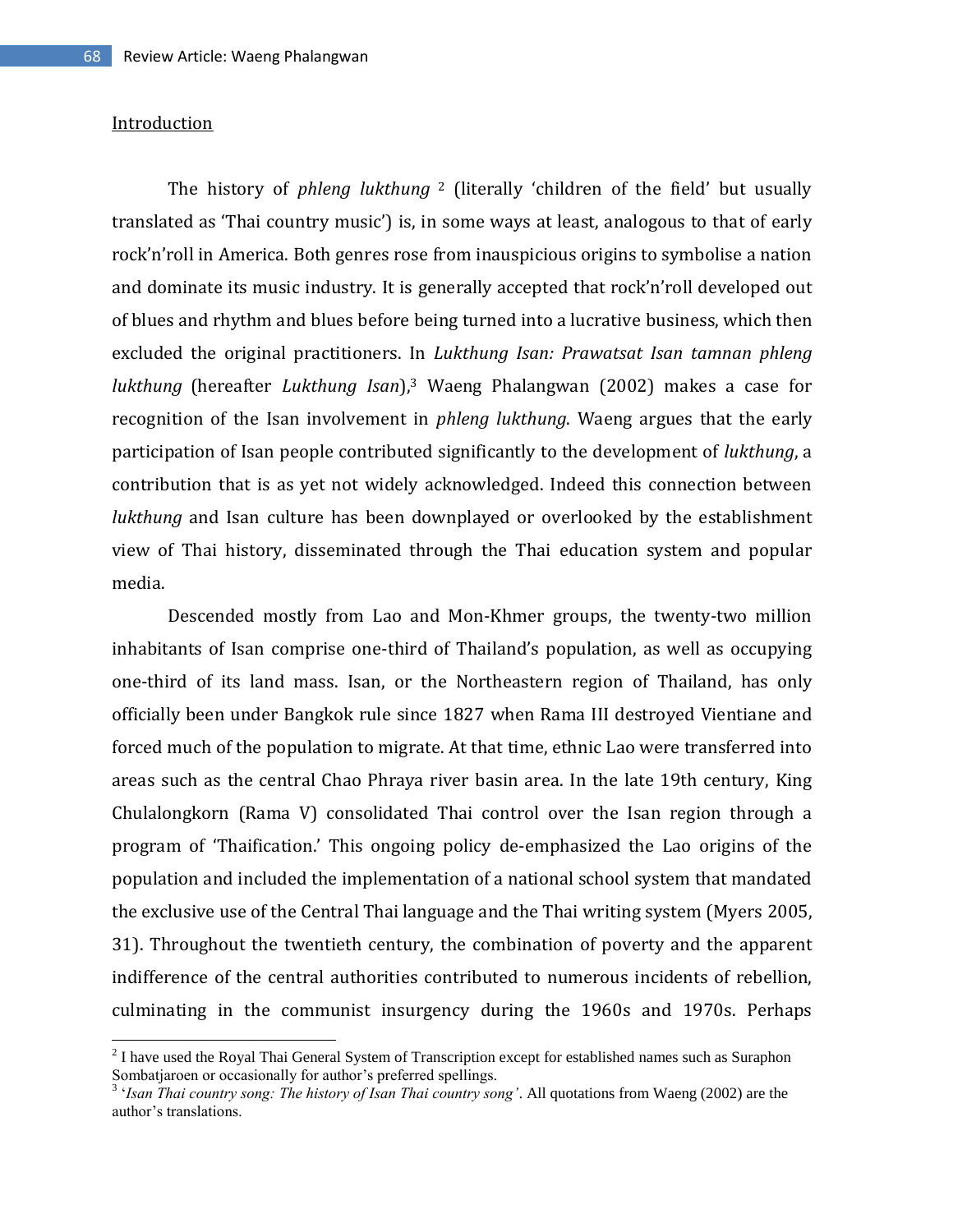ironically, the stationing of American soldiers in Isan during the Vietnam War and a corresponding influx of government aid led to the improvement of infrastructure.

Throughout this review article, 'establishment' is used to refer to the combined hegemonic forces exerted by the Thai Royal family, military, Buddhist leadership and government (in possible descending order of power or influence). 'Establishment history' refers to the Royalist Nationalist history taught throughout the Thai education system.<sup>4</sup> If the writings of historians supporting Central Thai cultural hegemony are broadly characterised as establishment histories, then those critical of, or expanding on, the establishment view may be described as alternative. This article is an analysis of Waeng's alternative view and its historical, social and political ramifications. This author's particular point of interest in *lukthung* is the role that it has played in facilitating the rebirth or regeneration of Isan identity and culture. The significant involvement of Isan people within the *lukthung* music industry has provided Isan people with an effective way of influencing Central Thai culture, when most other avenues have been closed. Thus I will comment on relevant sections of *Lukthung Isan* in order to demonstrate the Isan involvement in *lukthung*.

In my research, I have examined how the convergence of certain social and historical forces resulted in *lukthung* having low status in Thai society and academic writing up until the late 1990s.<sup>5</sup> The first such force was the dialectic between Thai classical music (linked to the monarchy) and popular song genres (linked to Luang Phibunsongkram). The growth of an affluent Thai middle class during the 1960s and the associated increase in popularity of the monarchy tended to privilege classical Thai music and downgrade the status of popular song. A second force is the historical tendency for Thai scholars to classify *lukthung* as rural folk music. Third, in terms of external forces, western ethnomusicologists have generally preferred to study Thai traditional and classical music rather than popular genres. The fourth force is that the attention of western scholars influenced by Birmingham School theory has been discouraged by *lukthung*'s apparent lack of counter-hegemonic potential. Relevant to

 4 See Jory (2003) for further discussion.

<sup>&</sup>lt;sup>5</sup> For a detailed discussion of why *lukthung* has traditionally had low status see Mitchell (2009). This article also contains a case study of the Isan songwriter Soraphet Phinyo.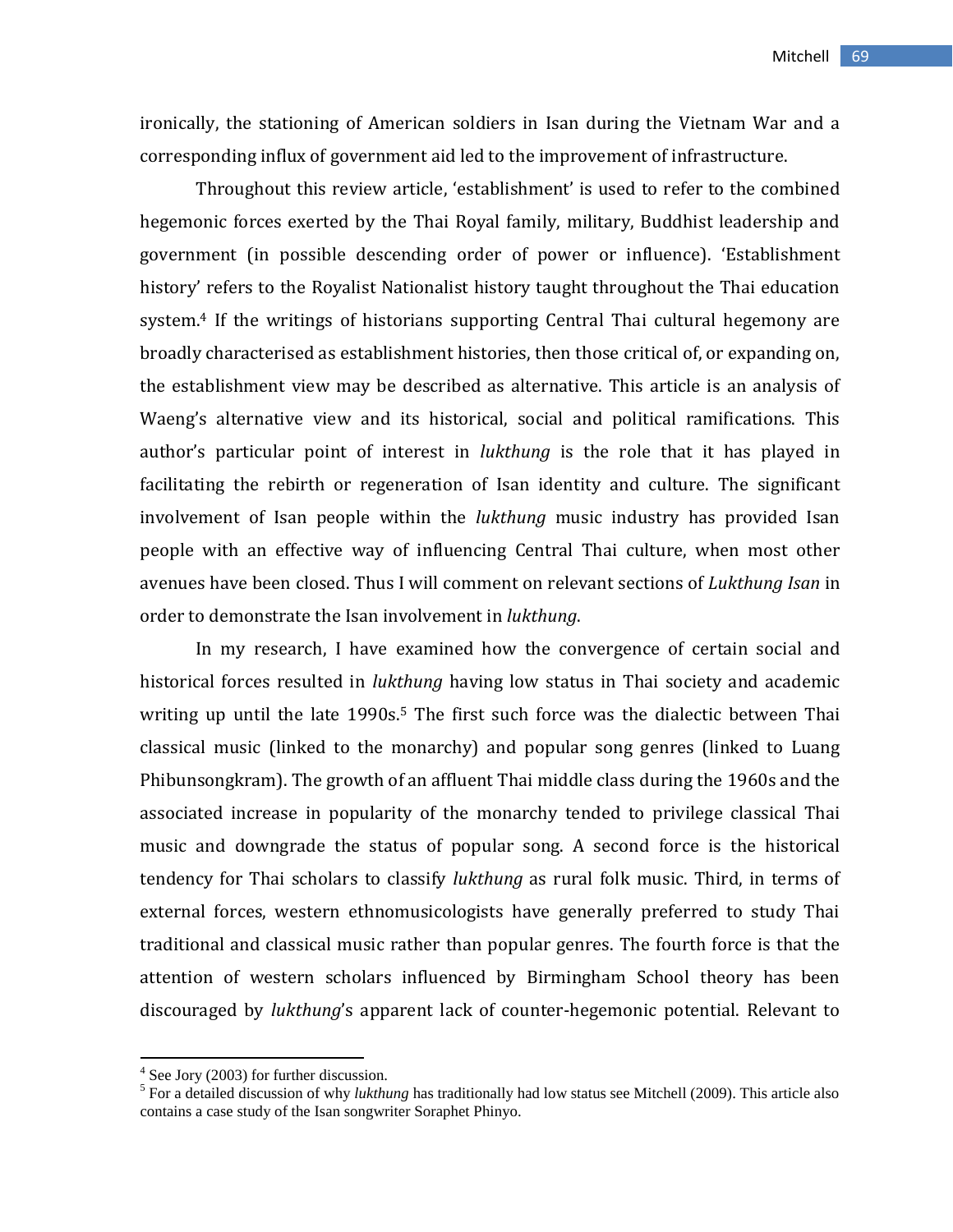$\overline{\phantom{a}}$ 

both of these forces is the information filter provided by the Thai language. Thai language texts on high culture are more likely to be translated than those on low culture. Fifth, the interest of foreign tourists in the exotic and oriental aspects of Thai culture has amplified the status of Thai classical music above more westernised and therefore more familiar genres.

However, the force with most significance for the discussion within this article is the high level of Isan involvement in the *lukthung* industry. Over the past 150 years, Isan culture has been both suppressed and appropriated in the service of nation building. The desire to create a cohesive nation state resulted in a policy of ethnic assimilation, which was accompanied by widespread discrimination against Lao-Isan people. The Lao-Isan preference for *lukthung* and *molam*<sup>6</sup> led to both genres being accorded low status. As early as the late 1970s, *lukthung* was being designated as a uniquely Thai (rather than Lao) art form; however, after the 1997 Asian Economic Crisis, it became a source of national pride.<sup>7</sup> Consequently, the Isan involvement in the development of *lukthung* has increasingly been appropriated by the Central Thai establishment. The publication of Waeng's *Lukthung Isan* indicates that *lukthung* may be in the process of becoming a site of dialogue/debate for establishment and alternative views of Thai history.

Waeng's book is particularly significant because it is the first widely published text by an Isan author to question the Thai establishment view of the history of Thai popular music. It is part of an intellectual oppositional discourse present throughout modern Thai history which has undergone periods of reinvigoration and stagnation. Patrick Jory (2003, 2) identifies three eras of "historical scholarship which questioned existing historical knowledge,", the most recent ending during the affluent 1980s. This recent generation of historians used "Marxist socio-analysis as a lever to pry the chronicles and archives away from royalist and nationalist myth-making concerns" (Reynolds and Lysa 1983, 96). Several articles were published on *lukthung* between 1978 and 1986: Anek (1978,), Payong (1984), Naowarat (1984), Suchit (1984) and

 $6$  Lao-Isan folk music. Used in this paper without capitalization, the term refers to the genre; used with capitalization, the term is the title for a practitioner.

<sup>7</sup> The reasons for the rise in status of *lukthung* after 1997 are analysed in detail in Amporn (2006, 32-38) and will not be dealt with in this article.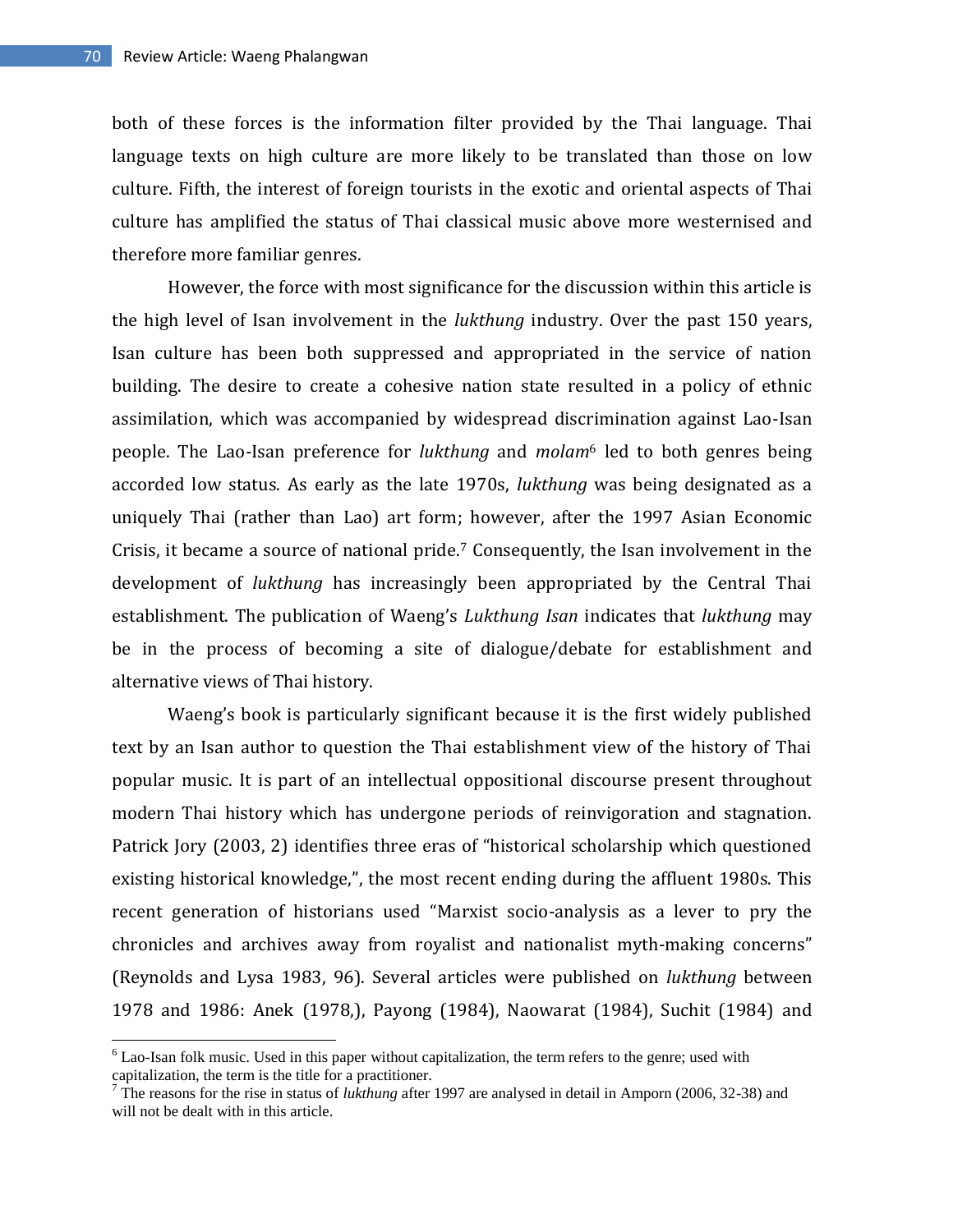Kobkul (1985); all more or less classifyied *lukthung* as updated Thai folk music. Arguably the most well known Thai historian, Nithi Iaosriwong, responded to these articles in 1985, arguing that *lukthung* was like many other forms of popular culture in that it borrowed from numerous sources including western 1940s dance music, *phleng Thai sakon*, Thai folk and classical music (Nithi 1985). During the 1990s, Marxist historians such as Chatthip Nartsupha and Srisak Vallibhotama turned to writing ethnohistories of Tai peoples in the region. According to Reynolds, their intention was to "show that the Central Thai represent merely one of a number of evolutionary paths and have no special claim to speak on behalf of all Tai $8$  peoples" (2002, 315). Waeng begins his popular music history with a racially connoted theory of origins that situates his work within this stream of ethnohistory. Thus *Lukthung Isan* may be seen as part of a new era of questioning, especially by and on behalf of, ethnic minorities, a new era influenced by the writing of professional historians such as Chatthip, Nithi and Thongchai Winichakul.

The subject matter and structure of Waeng's book also confirms the rise of a new Isan sensibility within Thailand, represented by the opening quote from Thongchai Prasongsanti. *Lukthung Isan* reflects a mixture of pride in Isan achievement in the face of adversity and anger at Central Thai chauvinism. Waeng projects a unified rather than fluid identity, identifying himself as simultaneously Thai and Lao-Isan (therefore Tai), not switching between the two. Nevertheless, he appeals to readers with either establishment or oppositional leanings by employing standard tropes – a theory of origin of the Thai race, an appeal on the grounds of religious authority and a denouncement of western influence in Thailand – to disguise his defiant radicalism. *Lukthung Isan* indicates that the anti-establishment ideas of the previous generation of Thai professional historians have made the transition into the genre of popular history.

The centrepiece of Waeng's argument is a revision of the history of 'the King of Thai country music,' Suraphon Sombatjaroen. Waeng redefines Suraphon's current status as the symbol of Central Thai cultural supremacy by placing him within the

<sup>&</sup>lt;sup>8</sup> Tai refers to such groups as the Thai, Lao, Shan, Black and White Tai. Ethnic Tai groups live in Southern China, Eastern India and parts of Vietnam in addition to the main groups in Thailand, Laos and Myanmar. All Tai groups speak tonal languages and celebrate common festivals such as Songkran (New Year) (see Reynolds 2002, 314).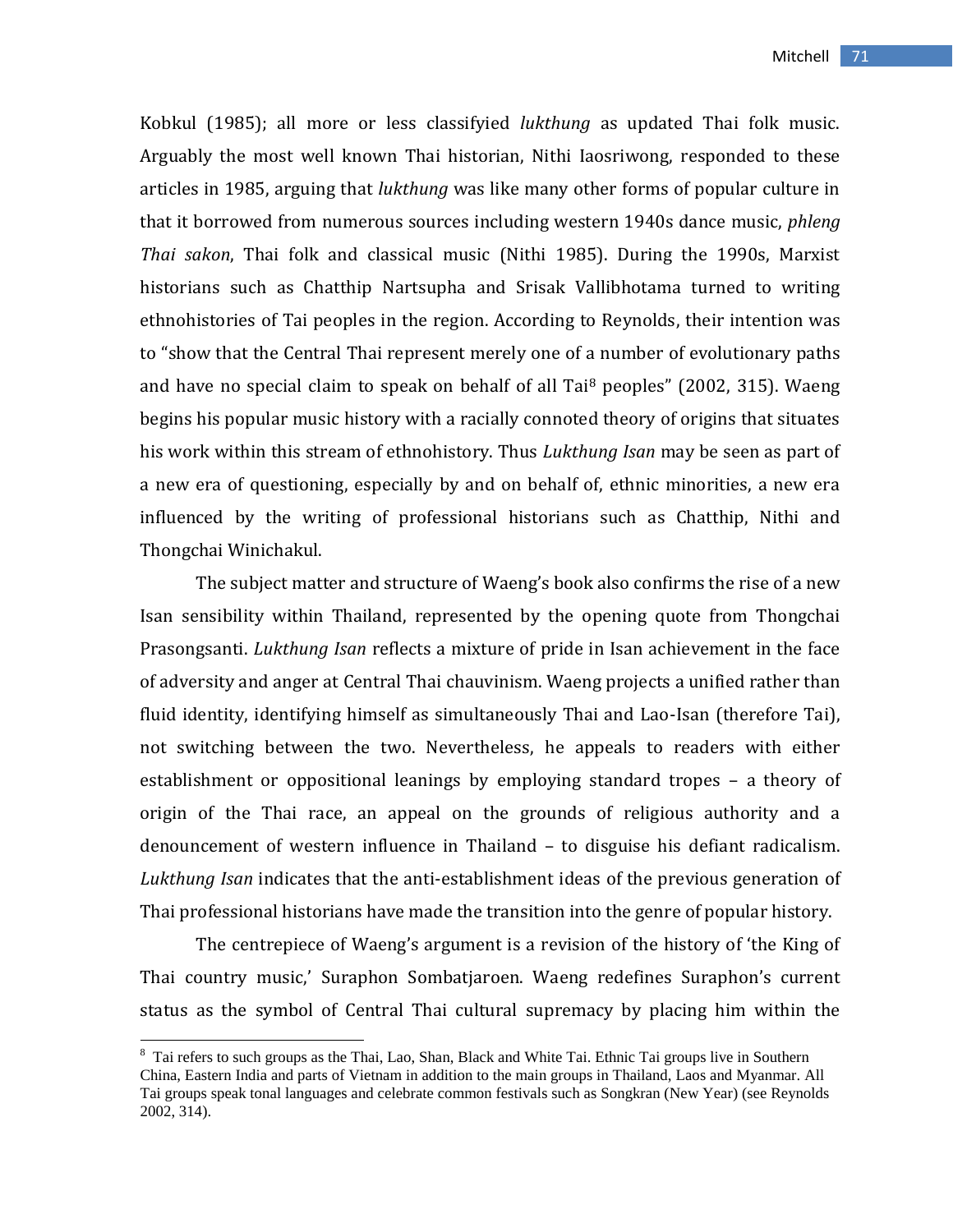context of two contemporaries, the Isan songwriters Chaloemchai Sriruecha and Benjamin. Waeng's history of the circles of Isan songwriters in Bangkok during the late 1960s and 1970s can be cross-referenced with establishment histories to make possible a reinterpretation of the development of *lukthung*. The closing chapter, detailing the existence of communist *lukthung*, suggests that a re-evaluation of the counterhegemonic potential of *lukthung* may be warranted. Each of these elements requires critical assessment and will be explained further.

### Waeng's Isan identity

Before continuing further, it is necessary to comment on Waeng's use of the word Isan. Over the past decade there has been a revival in Isan identity led by the cultural markers of food and popular music (Jory 1999, 340) (Miller 2005, 97). This has been noted in establishment circles with the well-known *lukthung* commentator Jenphop Jopkrabuanwan stating that "*molam* is the type of folk music which has most influenced *lukthung* because Isan people have the strongest culture" (Chaba 2004, 6).<sup>9</sup> Moreover, the term 'Lao,' which historically had been used pejoratively, has actually been reclaimed by some Isan people as a symbol of pride (Jory 1999, 341). An informative discussion of the ways in which Isan people perceive themselves and are perceived by others can be found in McCargo and Hongladarom's 'Contesting Isan-ness: Discourses of politics and identity in Northeast Thailand' (2004). Waeng's conception of what it means to be Isan is certainly more radical than any of the views expressed by McCargo and Hongladarom's respondents. Waeng spends the first three chapters showing how 'Lao' came to be a pejorative term in Thailand, observing that "if Central Thai people wish to refer to products, animals or things in a derisory manner they will use the word 'Lao' even if the item does not originate from the North East" (53).

For Waeng, the word 'Lao' has had "significant historical implications and effects on Thai attitudes" (23). He sets out to show why it has simultaneously become a symbol

 $9$  All quotations from Chaba (2004) are the author's translations.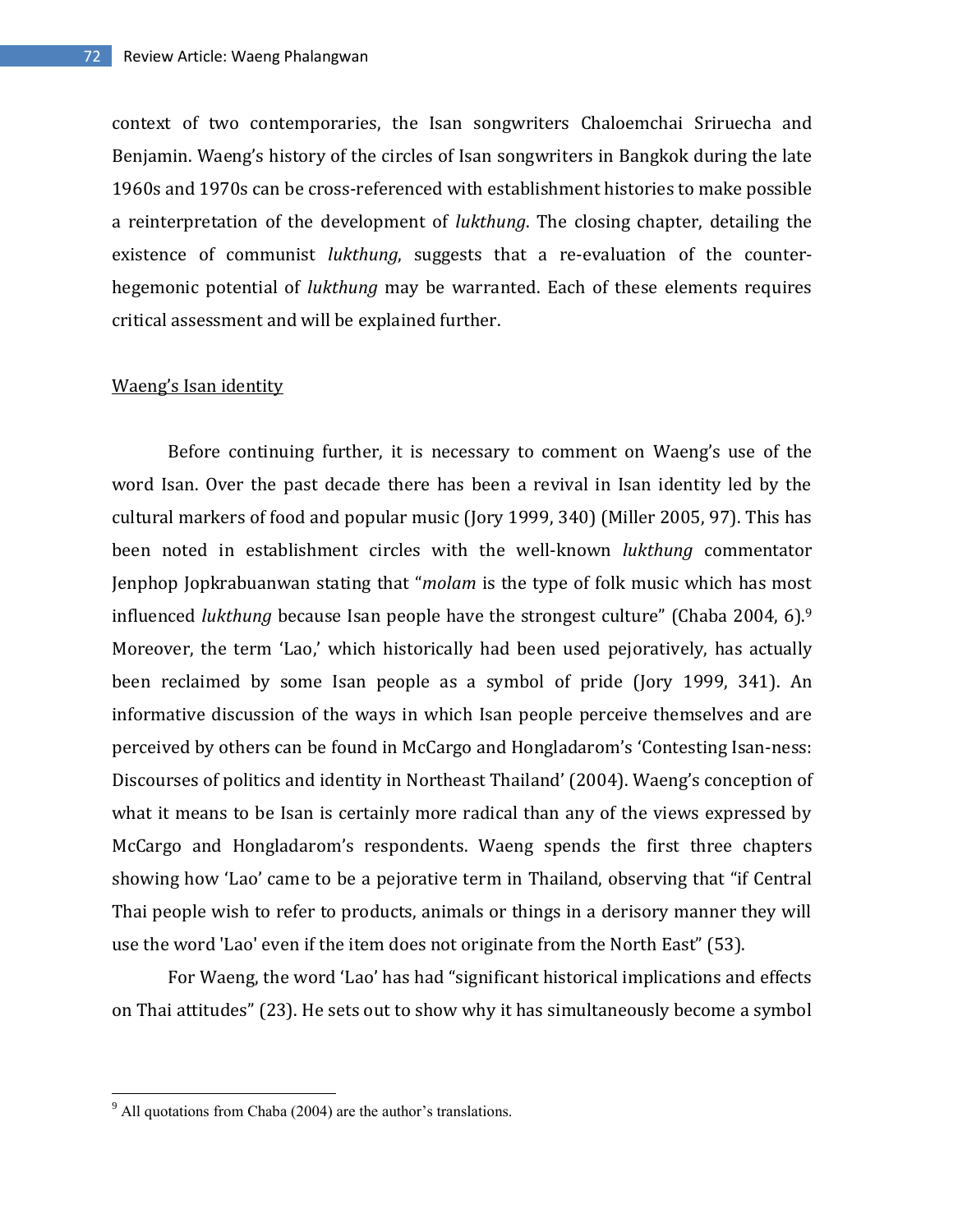of pride and a marker of neglect. In the following *lam phloen10*, which was turned into a hit *lukthung* song for Sommainoi Duangjaroen in 1990, the inferiority complex developed by Isan people is apparent:

*I carry love from my village and bring it to a white-cheeked Bangkok girl. Can you accept my love? Do not be afraid of an Isan man. He is 99% Thai and only 1% Lao.* From 'Baek rak chao krung' (Carry my love to the city dweller) (55)

Waeng regards this light-hearted song as an insult and contrasts it with a Lao *lukthung* song from 1995 recorded by celebrated Lao singer Phuwiang Watthalisak. 'Pu Jan' (Grandfather Jan) expresses the sorrow felt by Isan and Lao people at being separated from one another:

*Khorat [Nakhon Ratchasima in Isan] and Wiangjan [Vientiane in Laos] people are the grandchildren of grandfather Jan*

*Ancient people know the story of Lao and Thai relationship before there were records*

*In the past they were united.* (56)

 $\overline{\phantom{a}}$ 

By citing such songs and Lao historians such as Douangsay Louangphasi, Waeng adopts an almost militant stance. A popular bumper sticker that read, "I'm glad that the car driver behind me is also Lao," was interpreted in a positive light by Jory (1999, 340- 341), but is viewed as derogatory by Waeng:

*That these stickers can be seen all over the country shows one of two things about the purchasers. Either they do not understand the humour that was originally behind the stickers, when they were adopted by taxi drivers who are mostly Isan, or they take pleasure in insulting other people.* (53)

<sup>&</sup>lt;sup>10</sup> *Lam phloen* was originally a genre of Lao theatre music. Since the 1960s it has became successful as a popular song genre and has been influenced by *lukthung* singing styles.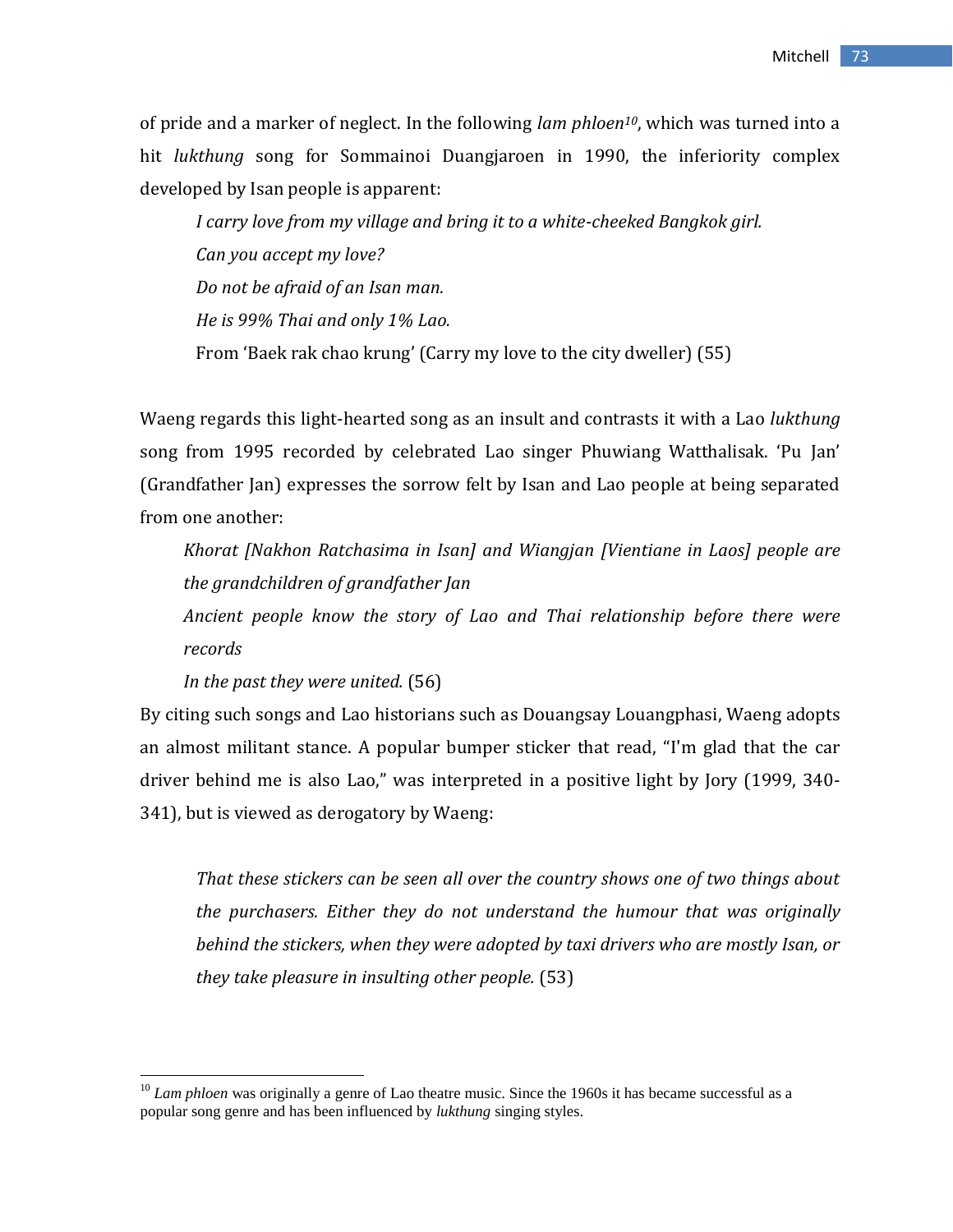In Waeng's opinion "Thailand is a colonial power, and Lao people have become colonized" (46). McCargo and Hongladarom show that identity for the majority of Isan people is fluid, yet throughout *Lukthung Isan*, Waeng projects a surprisingly consistent Lao-Isan ethnic identity. That his conception of 'Isan' appears to only include those of Lao descent is demonstrated by his careful noting of ethnicity. For example, he writes that even though Prasit Nakhonphanom was  $Yo^{11}$  (247) and Songkro Samattaphaphong was Phuthai (256) (both of which are Isan minorities), they were capable of writing Isan songs. Furthermore, there is no room in his history for *kantruem*, the music of Isan people of Khmer descent. Significantly, however, Waeng argues that Lao-Isan identity does not stop at the borders of the North Eastern region. In claiming Central Thais of Lao descent as Isan people, Waeng inverts the Central Thai appropriation of Isan culture. *Lukthung Isan* is thus an ethnic history laying claim to a reputedly Central Thai art form, a radical concept in Thai historiography.

### Waeng's motivation for writing

The preface of *Lukthung Isan* reveals that Waeng Phalangwan is the pseudonym for an unidentified journalist and documentary maker. He was born in Amphoe Kumphawapi, Udon Thani, but now lives and works in Bangkok. During the Vietnam War, the American army had a base at Udon Thani; consequently, Waeng grew up listening to western rock and country music. Like many Isan migrants, he experienced alienation and prejudice once he left his hometown:

*When I came to Bangkok for the first time, I lived among people who looked down on Isan people. That made me very homesick. This was the first step that made me angry with people who looked down on Isan culture. I was homesick so I got into listening to* lukthung *and* molam*. Then I realised that this music was my heritage, not the western songs I grew up hearing in Udon Thani* (iv).

 $11$  Yo and Phuthai are ethnic minorities in Isan.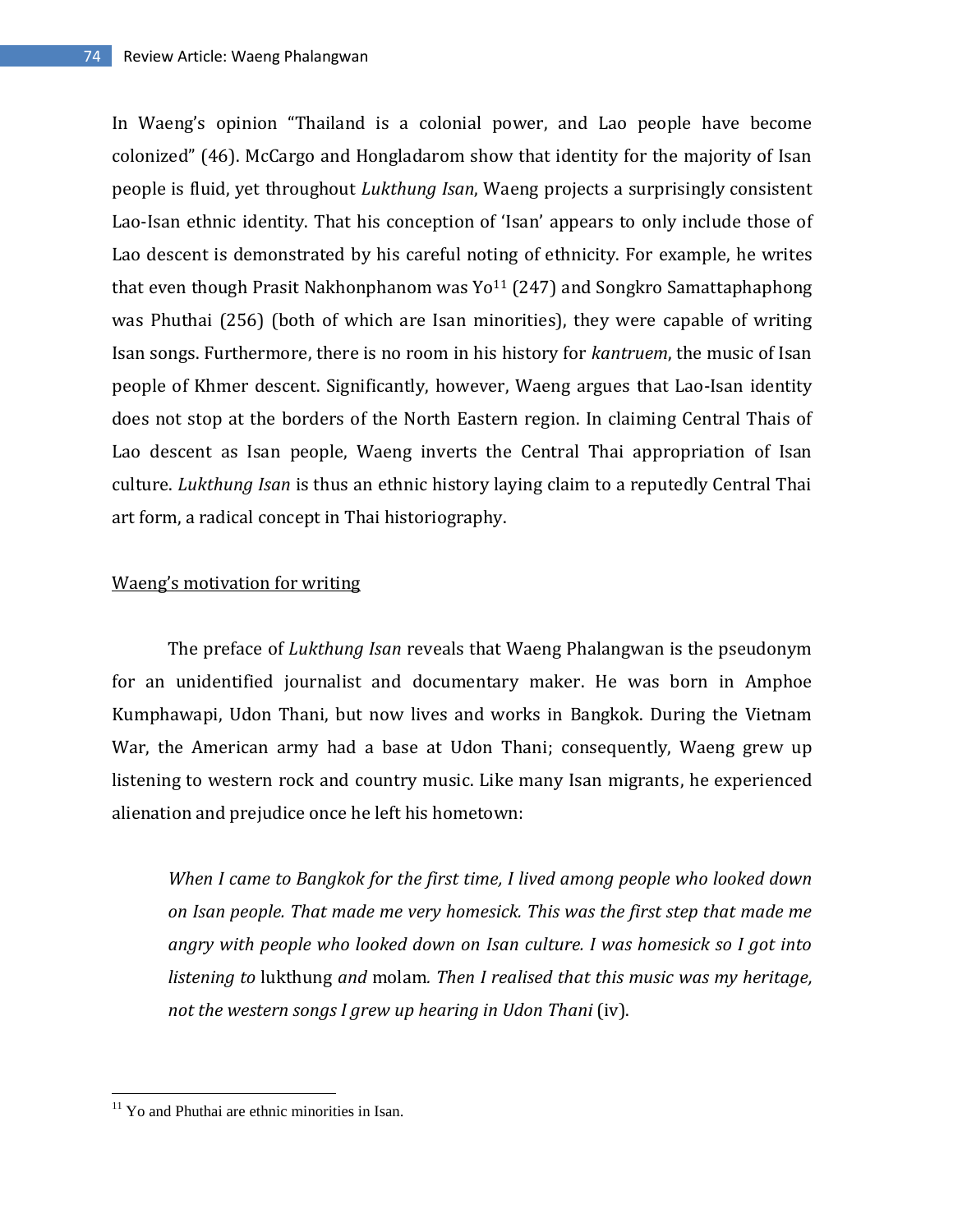That Waeng has kept his identity secret is testament to the sensitive nature of some material and demonstrates the alternative nature of his discourse. In his preface, he is explicit in his intention to expand the scope of Thai history: "I want to bring glory back to Isan people and take the opportunity to invite people who work in high positions to look at the lies of western culture" (ii). Following the last generation of Thai professional historians, <sup>12</sup> Waeng's approach is heavily influenced by Marxist theory. One of his themes is the failure of copyright to protect Isan performers, whereas Central Thai composers with higher status generally have been better protected (251). He is critical of capitalism and applies that criticism to western popular music: "The word '*sakon*' <sup>13</sup> means the kingdom of the winner. The way that they write music is because of the power of the winners, not really because of the power of the arts" (iv). He sarcastically thanks God for the IMF because "when you forget your farmers and ordinary people, God's judgment will come upon you" (iv). Many Thai commentators blamed the 1997 Asian Economic Crisis on western investors and the capitalist system (Pasuk and Baker 2000, 193-194), and it was widely interpreted as a warning to return to traditional Thai values.

In terms of unveiling Waeng's motivation the following sentence is revealing:

*People say that music is the international language but no one is interested in the music of Australian Aboriginals, or the music of Uganda, or the Nakha tribe in Myanmar, or the music of the Cham tribe in Cambodia and Vietnam, or the songs of Phi Thong Lueang in the Northern province of Thailand. Why is this? Because these groups do not have any political power* (iv).

This statement raises a number of issues. Waeng appears to be unaware of the interest taken by world music (meaning the genre) listeners in Aboriginal and African music. This is hardly surprising, given that a case has been made by Tony Mitchell (2001, 19) and others that world music listeners, likewise, have often not heard of Southeast Asia,

 $12$  See Jory (2003, 7) and Thongchai (1995, 5).

<sup>13</sup> *Sakon* means international but can mean western. *Phleng Thai sakon* refers to the new international song genre introduced by Luang Phibunsongkram during the 1930s and 1940s. Later this genre developed into *lukthung* and *lukkrung* (western pop with Thai lyrics).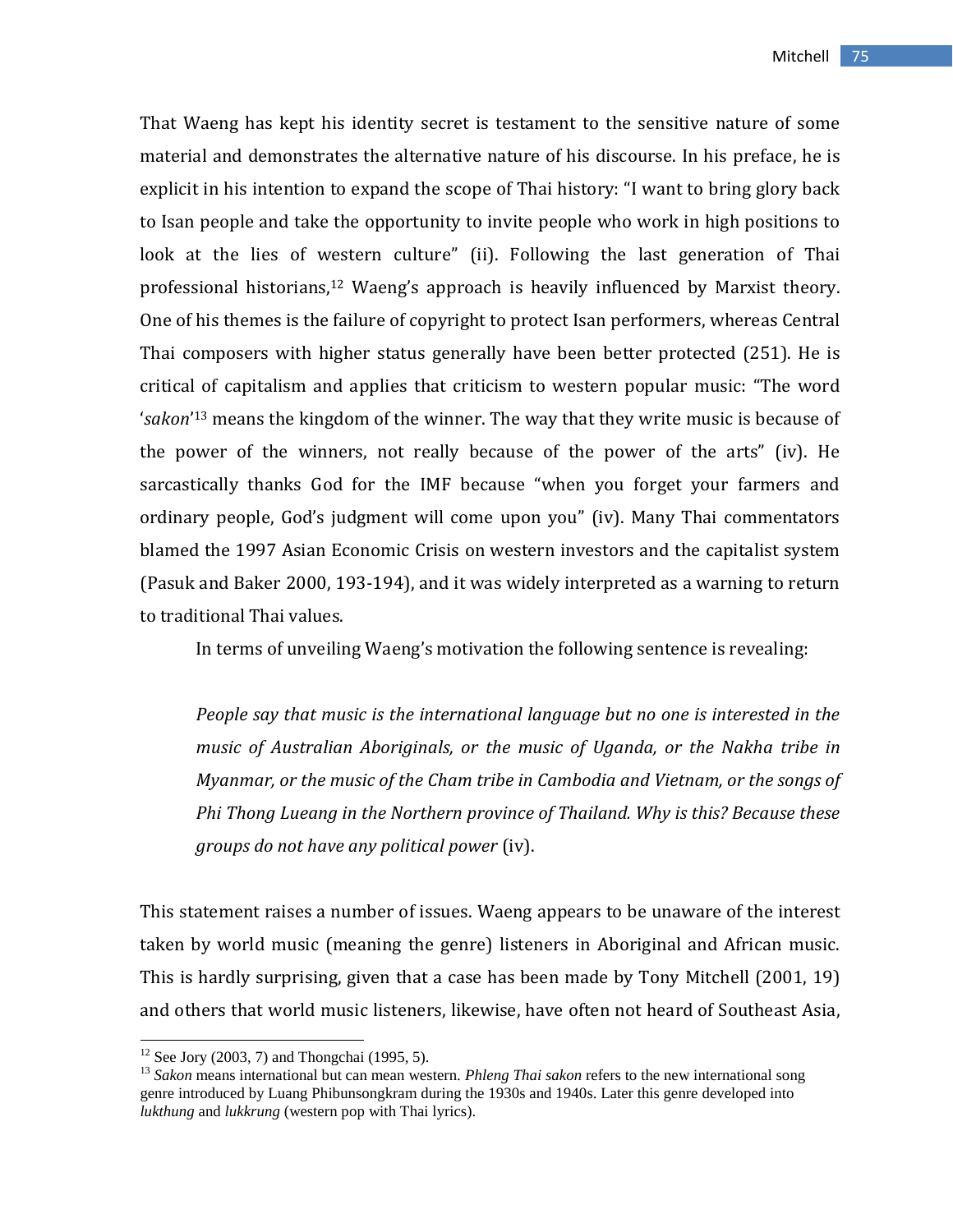let alone *lukthung*. However, this ignorance does mark Waeng as an amateur music scholar. A more significant issue is that he equates the status of Isan people within Thailand with that of other oppressed and disenfranchised minorities elsewhere. He is an impassioned participant on an evangelical mission, not a detached academic observer. The preface makes it clear that Waeng intends to redress what he regards as past injustices by proposing an alternative history of Thai popular music.

### Waeng's use of establishment tropes

Waeng sets out to appeal to readers with either establishment or oppositional leanings by employing standard tropes – a theory of origin of the Thai race, an appeal on the grounds of religious authority and a denouncement of western influence in Thailand – to disguise his more radical views. To describe the *cha on chon* rhythm of 'Pu Jan,' Waeng employs imagery that might also be applied to his book: "It is as if the strong material (like a hammer blaming people who forget their origins) is covered with a layer of honey" (56). Waeng's theory of the origins of Tai people allows him to claim moral authority and also to undermine Central Thai hegemony. Vatthana Pholsena shows how histories are used, especially in postcolonial situations, in the service of nation building to consolidate "a collective memory and identity" (2004, 236). Thai and Lao history textbooks compete to claim authority by defining a national identity that is continuous from the distant past (2004, 254). Similarly, Barry Sautman identifies the use of "mythical perceptions of the people as one race" by recent Chinese and Japanese governments (1997, 1). Since Waeng believes that *lukthung* has been appropriated by the Central Thai, he begins his historical revision by combating "the nationalist historiography that promotes a linear view of Central Thai development" (Reynolds 2002, 315).

The first chapter of *Lukthung Isan* is an attempt to find the origin of Thai people in the Tai race (Thai, Lao, Shan, Black and White Tai people (see Reynolds 2002, 314)).This is a practice ridiculed by academic historians such as Srisak Vallibhotama, who argues that "the Tai race... is a mistaken concept" (see Thongchai 1995, 107), but Waeng seeks to establish the brotherhood of all Tai people so that he can appeal for a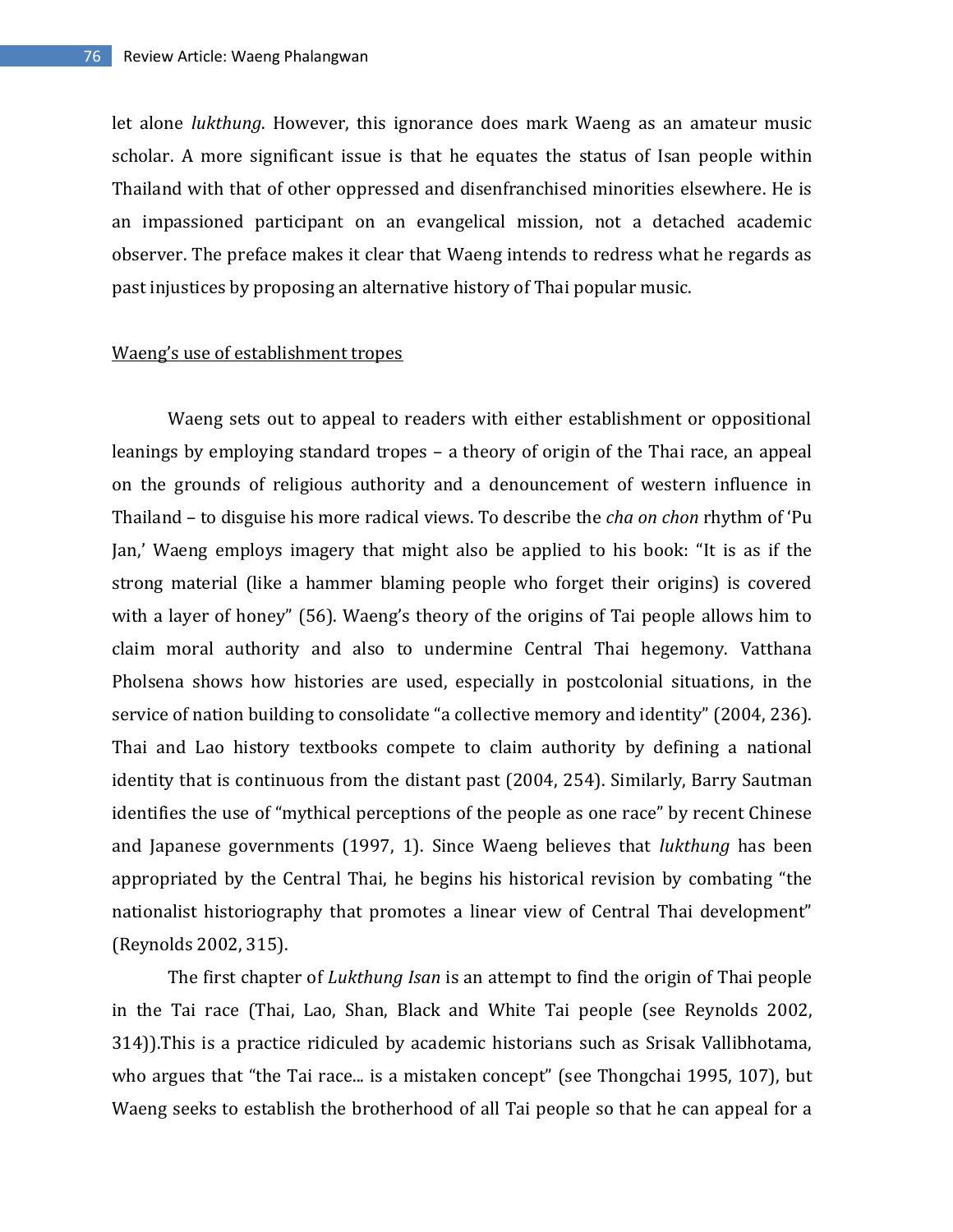change of heart on the part of Central Thais. He purports to give a balanced view by referring to theories of origins from Thailand, Laos and the Thai Yai or Shan people living in Myanmar. He cites the work of Douangsay Louangphasi as an example of Lao historiography. According to Pholsena, Louangphasi is a "keen amateur historian" who "never quotes his sources or mentions any references" (2004, 239). In other words, his histories are derived more from nationalistic fervour than scientific research. In *Kumue phong sawadan Lao* (Lao historical handbook) Louangphasi asserts that Lao people settled in the Altai mountains in Mongolia over 8000 years ago and were gradually forced to migrate south (Waeng 2002, 2). What Waeng describes as a Chinese perspective (although it appears to be written by a Thai) is presented through *Lak Thai* ('origins of the Thai') by Wichit Matra, which tells a similar story, but changes the name Lao to Thai. *Nuea khwaen daen Sayam* by Prani Siriton is cited to present the Shan or Thai Yai<sup>14</sup> myth of origins. Waeng chooses his sources carefully to build an alternative perspective that, he hopes, will be acceptable to most readers:

*It is interesting to observe that all three accounts explain the history of origin by classification but do not mention the other two nations that remain to this day. Thus Lao history explains only Lao origin and only mentions Thai origin a little. The Chinese account incorrectly changes Lao to Thai - therein it means the same thing. Furthermore the Thai Yai account refers only to Tai and does not specify that Tai, Thai and Lao are the same people. Bringing all three accounts together, however, allows us to know that Tai, Thai and Lao are definitely the same people*  (2002, 7).

As yet archaeological support for the theory that Tai people existed together as a single nation in Mongolia thousands of years ago is not forthcoming. Indeed, as Pholsena writes: "As far as the origins of the Tai-speaking peoples are concerned, it is most unlikely that they were ever within a thousand miles of the Altai Mountains" (2004, 240). She cites recent studies in linguistics, history and comparative anthropology that

<sup>&</sup>lt;sup>14</sup> Waeng sometimes uses Tai to refer specifically to Thai Yai or the Shan people of Myanmar.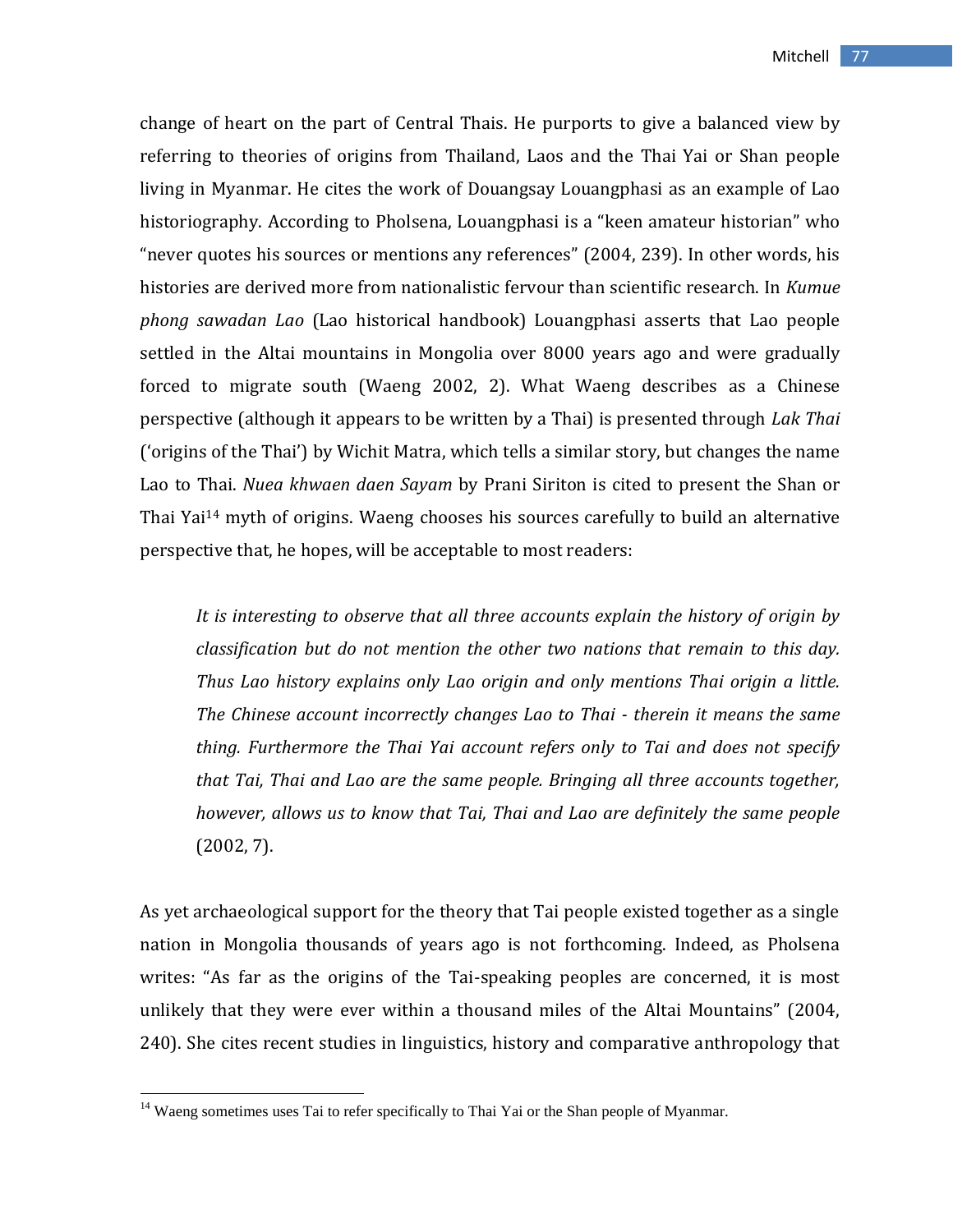suggest that the original Tai homeland occupied an area extending from Western Guangxi and Southeastern Yunnan into Northern Vietnam and Northeastern Laos. Similarly Martin Stuart-Fox concludes that it is "unlikely ... that whoever the Chinese referred to as the Ai-Lao were directly ancestral to the Tai-Lao who founded the Kingdom of Lan Xang well over a millennium later" (1998, 23). Waeng's theory of origins is almost certainly not accurate, but it serves his purpose by asserting that Thai, Lao and Shan people are related and therefore should show loyalty to one another. Waeng's awareness of the contested nature of his subject area is impressive. He understands that the question of ownership of *lukthung* is not limited to disputes over the ownership of individual songs; the cultural heritage of his people (the Isan people) and the cultural integrity of all Tai people are at stake.

After establishing the brotherhood of Tai people, Waeng appeals to his readers on the basis of common religious belief. As is the case in the majority of Thai social commentary, there is significant reference to Buddhist teaching ("Because we are Buddhist we should not accept anyone looking down on any other nation" (iii)), but in *Lukthung Isan*, religion is also linked to ethnicity:

*I have been able to stay with Thai Yai, Thai and Lao people and have been able to practise the* hit *and* khlong*. I am Isan. I believe that Thai, Tai and Lao people all emigrated from the south of China.* (31)

Chapter 2 details the 12 *hit* (monthly festivals) and 14 *khlong* (rules) that were practiced by Thai, Lao and other Tai people in the past. The decline in popularity of some of these festivals and rules in modern Thailand is viewed by Waeng as a decline in religious devotion. Chapter 6 details the increasingly important role of the Isan region in providing the Buddhist leadership for Thailand. This phenomenon, providing Isan people with one access point into Thai hegemonic structures, may partially account for the recent resurgence in expressions of ethnic and regional culture (see Jory 1999). Throughout *Lukthung Isan* the morality of Lao people is compared favourably to that of the Central Thai (who, according to Waeng, have been corrupted by western influence), and such comparisons are often framed in religious terms: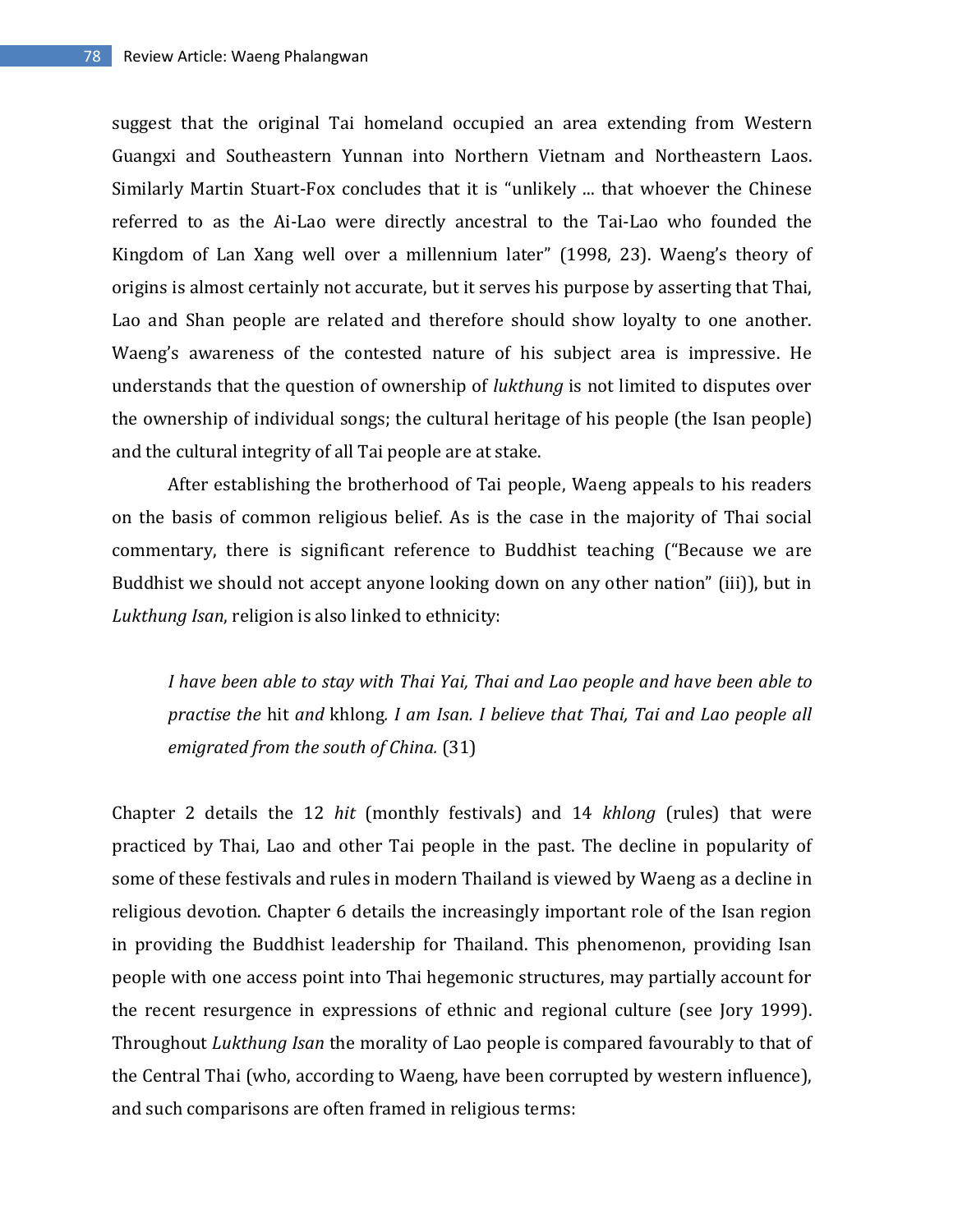*Songkran used to be considered the New Year of Thailand, but now the Christian New Year is more celebrated. Laos still holds to the Brahman Buddhist beliefs from India. Thais again are separated from Lao and Tai people* (43).

Thus for Waeng his identity and kinship with fellow Tai is measured by devotion to Buddhist law.

The third trope employed by Phalangwan to broaden his appeal and strengthen his authority is criticism of western influence on Thai culture. *Lukthung Isan* begins with the kind of generalized attack on *farang* (Caucasians) that is typical of Thai popular intellectualism.<sup>15</sup> Although Waeng is surprisingly forthright in his criticism of Thai culture and government, it is the encroaching Western culture that initially receives his strongest condemnation. Referring to the 'inferior, shallow and absentminded Thai Government offices that are supposed to protect Thai culture' he declares:

*They are not capable of seeing the insidious culture destroying process that has permeated Thai society whereby the unique elements of culture are being destroyed. This is because it has been ingeniously implanted to encourage ordinary people to think, 'Despise Lao - respect* farang' (28).

In this first chapter it appears that westerners are blamed for most of the problems in Thai society, apparently even plotting to convince Thais to accept a quota of at least 50 percent of *luk khrueng* (Eurasian) in their television presenters and actors (28). 'Blaming the *farang*' is a common trope in Thai literature, usually deployed when calling for a return to traditional Thai values. In an article tracing the historical and cultural constructions of *farang* by Thais, Pattana Kitiarsa identifies a "typical Thai conservative and nationalist standpoint" in which farang are portrayed as "one of the evil roots of the country's economic, political and cultural woes." He observes a trend within Thai

 $15$  See Pattana (2005, 4).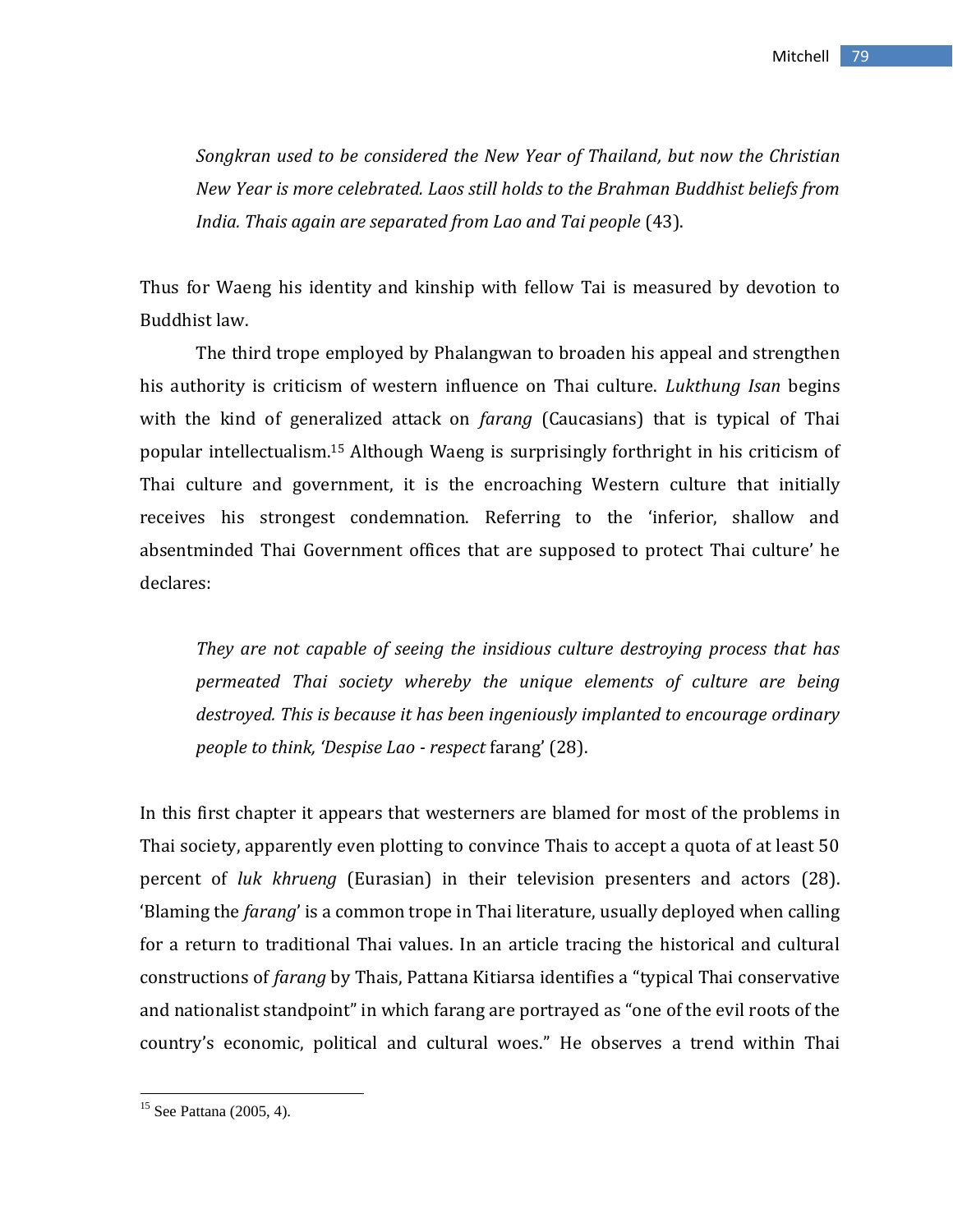intellectualism of nationalistically accusing immoral white foreigners of preying on the innocent Thai (2005, 4). This trend extends from Prince Damrong in the nineteenth century to Luang Wichit and Pridi Phanomyong in the early years of constitutional monarchy and more recently Sulak Sivaraksa and Theerayuth Boonmi.<sup>16</sup>

Yet despite his trenchant criticism of the Thai establishment Waeng is careful to emphasise throughout the text that he is adding to Thai history, not destroying it. He wants young Thais to know the details of their culture:

*There are several mountains in Thailand and neighbouring countries such as Phu Phan, Sankalakhiri, Phanom Dong Rak, Banthat, etc. Asking Thai students for the names of these mountains will only cause a shake of the head because they do not know them* (27).

This is a fairly standard complaint – as shown by the following comment by Jenphop Jopkrabuanwan:

*We spend most of the time trying to remember the stories of the Nile River and the Red Sea... If we take a turn to ask about the Ping, Wang, Yom, or Nan Rivers in Thailand the students don't understand or don't know much about them* (Chaba 2004, 4).

Such criticisms of the education system are often made as part of nationalistic denunciations of western influence on Thai culture. Actually the lack of focus on Thai history and geography in the education system is a legacy of 150 years of modernisation and is also in the interests of the powerful Central Thai hegemonic forces that continue to mould public opinion. Jory identifies two dominant forms of history being consumed by the Thai public: the Royalist Nationalist history taught in the schools, which has rewritten key events such as the 1932 coup and avoids others such as the massacre of October 1976; and products of the commercial media in the form of

 $16$  See Pattana (2005, 38-39) for further discussion of this trope.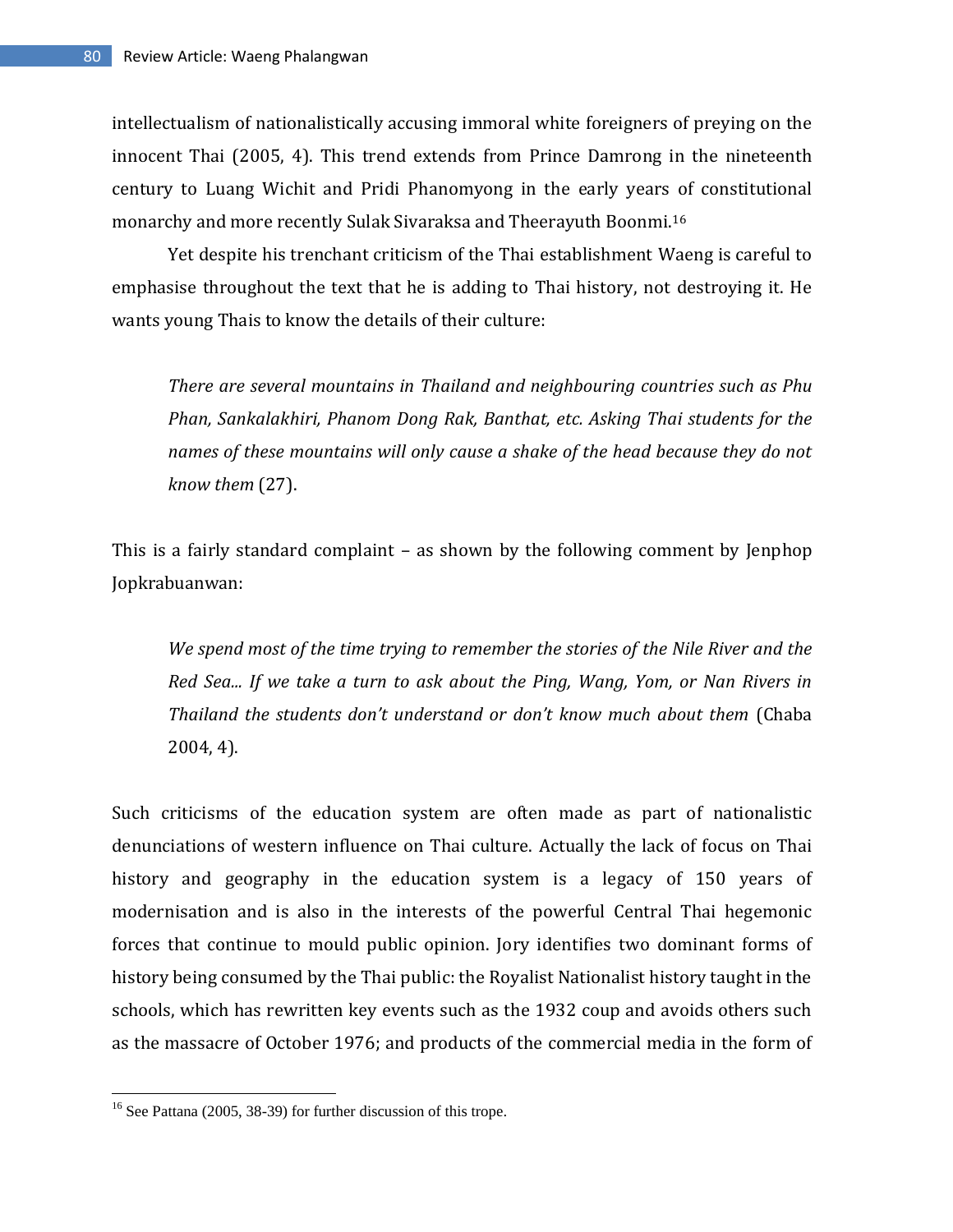movies, TV dramas, and even advertisements (2003: 4). In the opening chapter, Waeng criticises both forms of history: "The Thai education programme has lead Thais to disengage from their neighbours," and "an effective force for western culture and propaganda is television" (4). Since the Thai commercial media is heavily influenced and controlled by establishment institutions, it is not difficult to understand why western influence is often used as a scapegoat.

## Case study: An alternative view of Suraphon Sombatjaroen and the development of *phleng to*

The centrepiece of Waeng's argument that the Isan involvement in *lukthung* has been downplayed and underestimated is an explanation of the relationship between Suraphon and two Isan contemporaries, Chaloemchai Sriruecha and Benjamin. Suraphon Sombatjaroen (1925 – 1968), known as 'the King of Thai country music,' has become a legendary figure in Thailand, dominating all discussion of early *lukthung*. He was born in Suphanburi in Central Thailand (also the birthplace of Phumphuang Duangjan and Sayan Sanya). Suraphon's father worked for the government, and he had a better education than most singers. After studying at technical college, he became a teacher before joining first the navy, then the army, and finally the air force. He established his own *ramwong*<sup>17</sup> band while in the air force and gradually changed to the emerging genre of *lukthung*. By the time he was murdered in 1968, reportedly at the behest of a jealous husband, he was the biggest music star in Thailand.<sup>18</sup> After his death some of his fans committed suicide because they could not imagine life without him (Anek,1978, 62).

By questioning elements of the Suraphon myth, Waeng risks angering the local politicians and citizens of Suphanburi, as well as establishment forces. When a history Masters student Saipin Kaewngamprasert proposed that there was no evidence for the existence of 'Thao Suranari,' the heroine who helped suppress a Lao 'revolt' in Nakhon

<sup>&</sup>lt;sup>17</sup> Popular Thai folk dance in which men and women dance in a circle; developed during Phibunsongkram's period of influence.

 $^{18}$  Information found in Siriphon (2004, 242-247)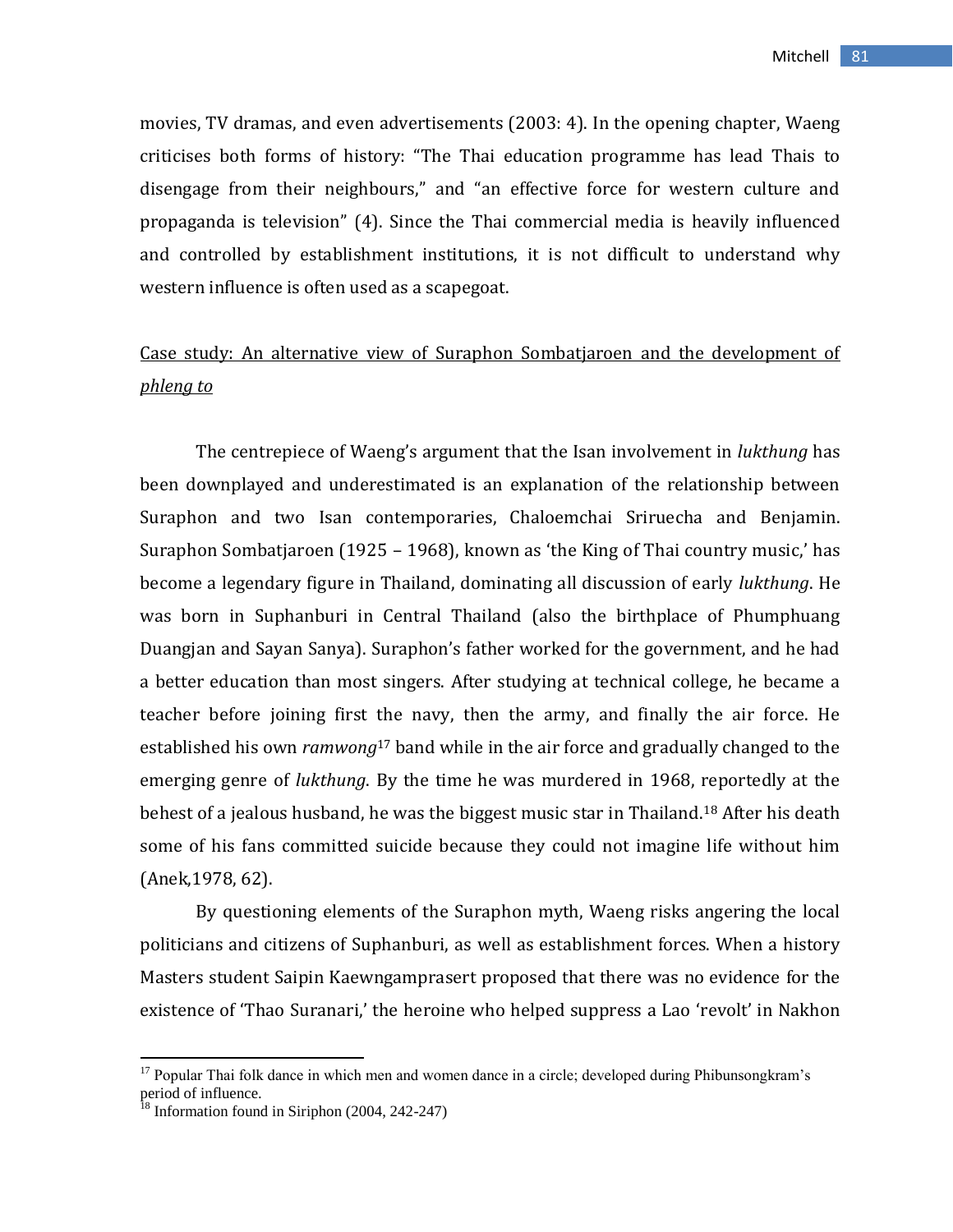$\overline{\phantom{a}}$ 

Ratchasima (Khorat) during the reign of Rama III, the citizens of Khorat protested. Subsequently Saipin went into hiding and was later transferred to another university (Jory 2003, 6).<sup>19</sup> Thailand's popular media (television, film and newspapers) regularly present the romantic image of Suraphon as an individual genius killed in his prime. For example, when then Prime Minister Thaksin Shinawatra announced in September 2002 that he would like to stay in power for 16 years, he was alluding to Suraphon's 'Sip hok pi haeng khwam lang' (sixteen years of our past). Thanong Khanthong responded with a discussion of Suraphon's life (which subtly made the point that 16 years of Thaksin could be more bitter than sweet for Thailand's people). Khanthong's paragraph detailing Suraphon's life demonstrates the key elements of the Suraphon myth:

*Suraphol died on August 16, 1968 from gunshot wounds, leaving a rich repertoire of luk thung songs that embodied the spirit of the 1960s when Elvis Presley and the Beatles were rocking the world with their electrifying performances. But Suraphol, who came from a humble background in Suphan Buri, had his own special way of crooning the songs he composed by himself. His music was rich in style and his lyrics reflected the changes Thai society was undergoing at that time.* (2002, 1)

By comparing Suraphon to Elvis, Khanthong displays the ambiguous positioning of *farang* by Thai writers (Pattana 2005, 43). The desire to have a home grown 'Elvis' coupled with the prestige conveyed by indirect comparison with the Beatles is balanced by the implied superiority of authentic Thai music ("His music was rich in style"). Suraphon is credited with a unique performance style, and it is stressed that he wrote all of his own songs.

Possibly the most sensational claim in *Lukthung Isan* is that Suraphon Sombatjaroen did not compose all of the songs that bear his name. Waeng makes the convincing point, confirmed by the songwriter Surin Paksiri (162), that Suraphon had no Lao ancestry, could not speak Isan and when he sang Isan words (in an attempt to appeal to the large Isan *lukthung* audience) they were often mispronounced. For

 $19$  Jory gives two recent examples of Thai historians forced into hiding by regional forces rather than central government forces (2003, 6).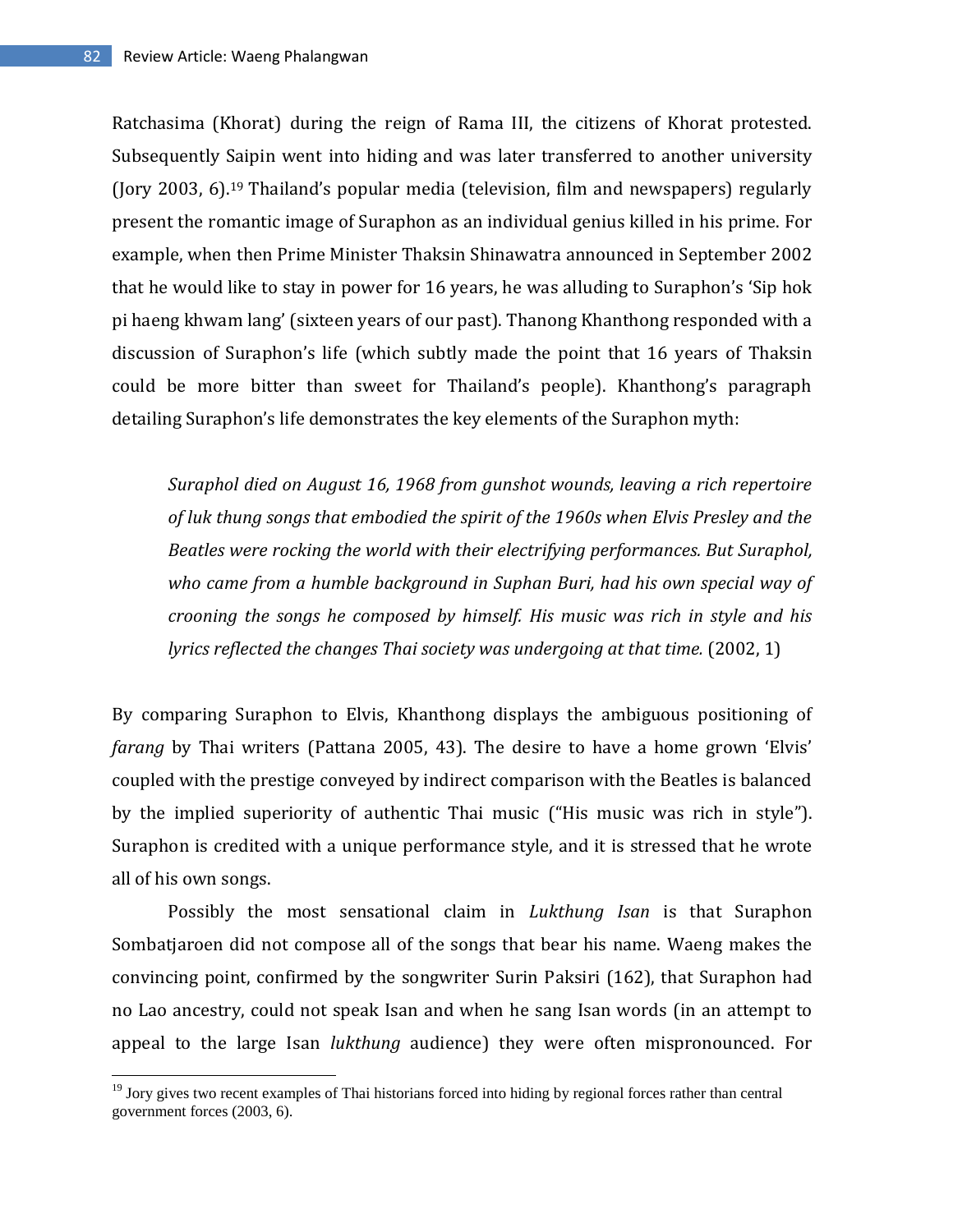example, in his first song to be published, 'Namta Lao Wiang' ('tears of a Lao girl'), the line 'Khoi khoei wao sao chao thoeng huean (mid tone)' ('I used to speak with you girl in the house') contains the Isan words khoi  $=$  I, wao  $=$  speak and huean  $=$  house, but Suraphon mispronounces the latter as 'huean' (falling tone) which means a kind of skin disease or leprosy (216). The Thai education system during the 1940s and 1950s so discouraged the speaking of Isan that the idea that Suraphon could have written Isan lyrics without considerable assistance is not credible (216). One of the few Isan members of Suraphon's band was his close friend Chaloemchai Sriruecha, an established Isan *ramwong* singer and songwriter originally from Roi Et. Chaloemchai was an alcoholic who was happy, according to this book, to relinquish ownership of his songs if he was able to keep drinking (220). Waeng concludes that some of the early songs upon which Suraphon built his popularity with Isan fans, such as 'Namta Lao Wiang' and 'Khong plom' ('fake things'), were most probably written or co-written by Chaloemchai (210). Support for this claim can be found in Siriphon, who records Suraphon's comments regarding his early work, although Chaloemchai's name is not mentioned:

*'Chu chok song kuman'<sup>20</sup> was my first song to be performed. My friend helped me with the melody and presented it to To Ngek Chuang company. I received 400 baht* (2004, 244).<sup>21</sup>

Waeng also questions the originality of Suraphon's legendary stage movement, suggesting that he imitated Chaloemchai's habit of shaking the microphone stand (214).

Tamthong Chokchana, born in Ubon Ratchathani and otherwise known as 'Benjamin', rivalled Suraphon for popularity until he enlisted in the Thai army in order to serve in Korea. During his absence, Suraphon became the unrivalled superstar of *lukthung*. It was competition between Benjamin, Suraphon and Phongsri Woranut (Suraphon's most famous protégé) that led to the popularising of the concept of dueling songs (*phleng to* or *phleng ke*). Siriphon makes reference to this dispute in passing -

<sup>20</sup> *Chu Chok* was the gluttonous man who borrowed Sidhaatha's children but treated them badly.

 $^{21}$  All quotations from Siriphon (2004) are the author's translations.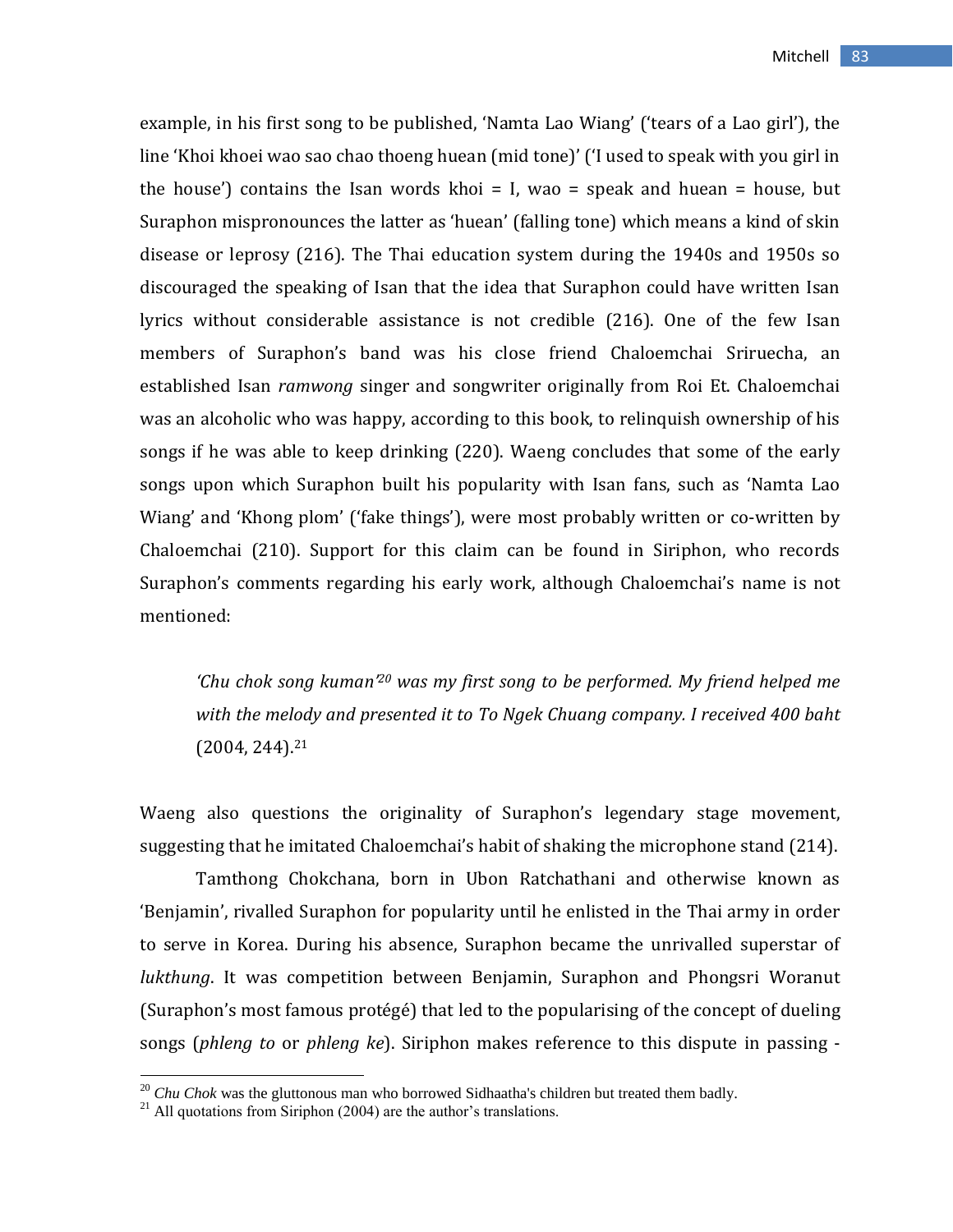"Before he [Suraphon] sang dueling songs with Phongsri Woranut he sang them with Benjamin because Benjamin thought that Suraphon had copied his style of singing" - but asserts, without providing the song lyrics, that "Suraphon was the first person to compose dueling songs using the same lyrics" (2004, 246). Siriphon also suggests that it was the use of *phleng to* with its interplay between male and female singers that possibly made the Suraphon Sombatjaroen Band so famous (2004, 247). This shows why the detail provided by Waeng is so important for a full understanding of the development of *lukthung*. Initially Suraphon wrote the song 'Kaeo luem dong' (parrot forgets the jungle) to complain about Phongsri Woranut leaving his band, and Phongsri responded through the song 'Salika luem phrai' (blackbird forgets the forest) that Surapon was talking nonsense. Then Benjamin wrote the song 'Ya thiang kan loei' (don't argue) denouncing Suraphon for attacking Phongsri and for copying his singing style. Suraphon responded with 'Sip niu kho khama' (ten fingers ask for forgiveness) telling Benjamin not to interfere in the affairs of young people and denying that he had copied Benjamin's voice (200-201).

Close analysis of the lyrics reveals how the singers inspired and played off each other. Benjamin begins by continuing the bird imagery employed by Suraphon and Phongsri:

*Father Nok Salika blamed her Forgot the partner and when they used to fly together You forget the sky and fly down in the dirt You forget everything, even the person who trained you.* (lines 7-10 'Ya thiang kan loei'22)

Benjamin makes it obvious who he is referring to by alluding to the names of the songs in line 15: "luem dong luem prai..." (forget jungle, forget forest): His criticism becomes progressively harsher, "In your stomach how many coils are there? / Get your intestines out to give to the crows" (lines 17-18) before he insults Suraphon by warning him not

 $^{22}$  All lyrics on pages13 and 14 are taken from Waeng (2002, 200-201).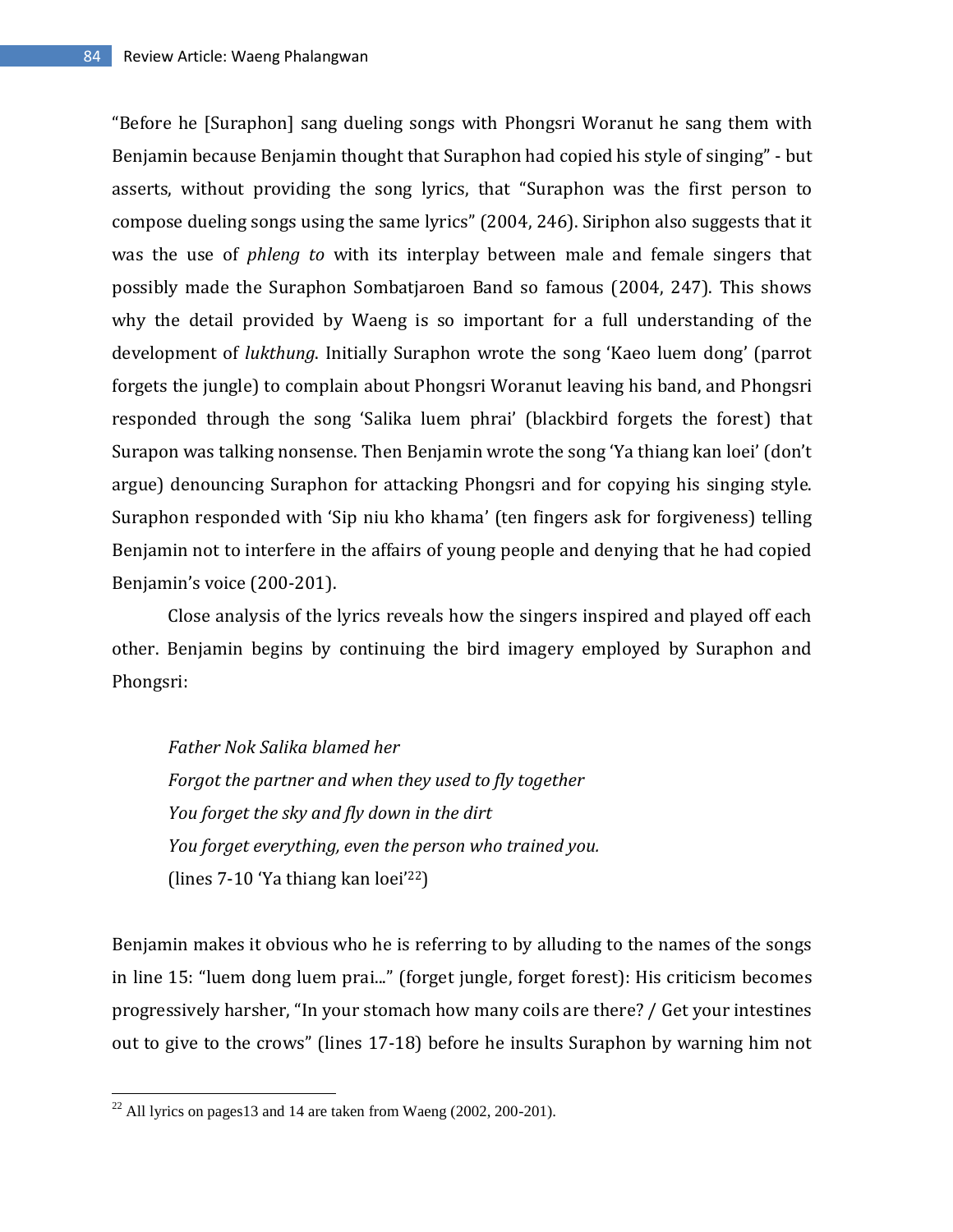to pick on a woman ("We are male, do not fight with a woman / This brings no credit upon you" (lines 21-22)) and by accusing him of copying his style of singing: "Even my voice people want to copy / Get a reference to work with my voice" (lines 27-28). He then asks Suraphon to consider the audience who buy their records:

*Have pity on them when they buy them... They spend lots of money on the singers who are complaining It's funny isn't it?* (laughing) (lines 34-36)

The end of the song appeals to national pride, "The story of music is the honour of Thailand / If there is too much (arguing) it will not be good" (lines 43-44), subtly making the point that Suraphon is being un-Thai.

Suraphon's response begins with the declaration that he does not want to sing *lae* (the style chosen by Benjamin) but has been forced to do so. That he does so very skilfully demonstrates pointed false modesty, as do lines 5-6 ('Sip niu kho khama'): 'I am a junior singer you may know / Not like the teacher who is a skilled composer.' Suraphon wishes to be considered the underdog by the audience and to show that he is not reaching above his station. He counters Benjamin's insults with, "You can see the lice on other people's heads / But there are also lice hiding on your head" (lines 11-12) and the deliciously pointed barb, "Don't speak everywhere my teacher / The children will get annoyed and will pull out your white hair" (lines 28-29). He questions Benjamin's right to interfere in his friendly argument with Phongsri: "If you want to blame the children you must do it the right way / If I love my cow, I tie it up but if I love my child, I teach him right... / Try hard to teach composing" (lines 15,16,19). This appears to be a reference to Suraphon's past request to become Benjamin's student. Benjamin rejected him and then was not able to accept it when Suraphon became famous (202). As for the accusation that he had copied Benjamin's voice, Suraphon declares that "if the children become famous, you should be proud / If the children sing like you, you should applaud" (lines 32-33) and sarcastically queries the idea that it is really possible to copy someone else, "Well the voice of a person / It is difficult to find the same / If they wish to copy, Thailand will have only artists" (lines 35-38). His final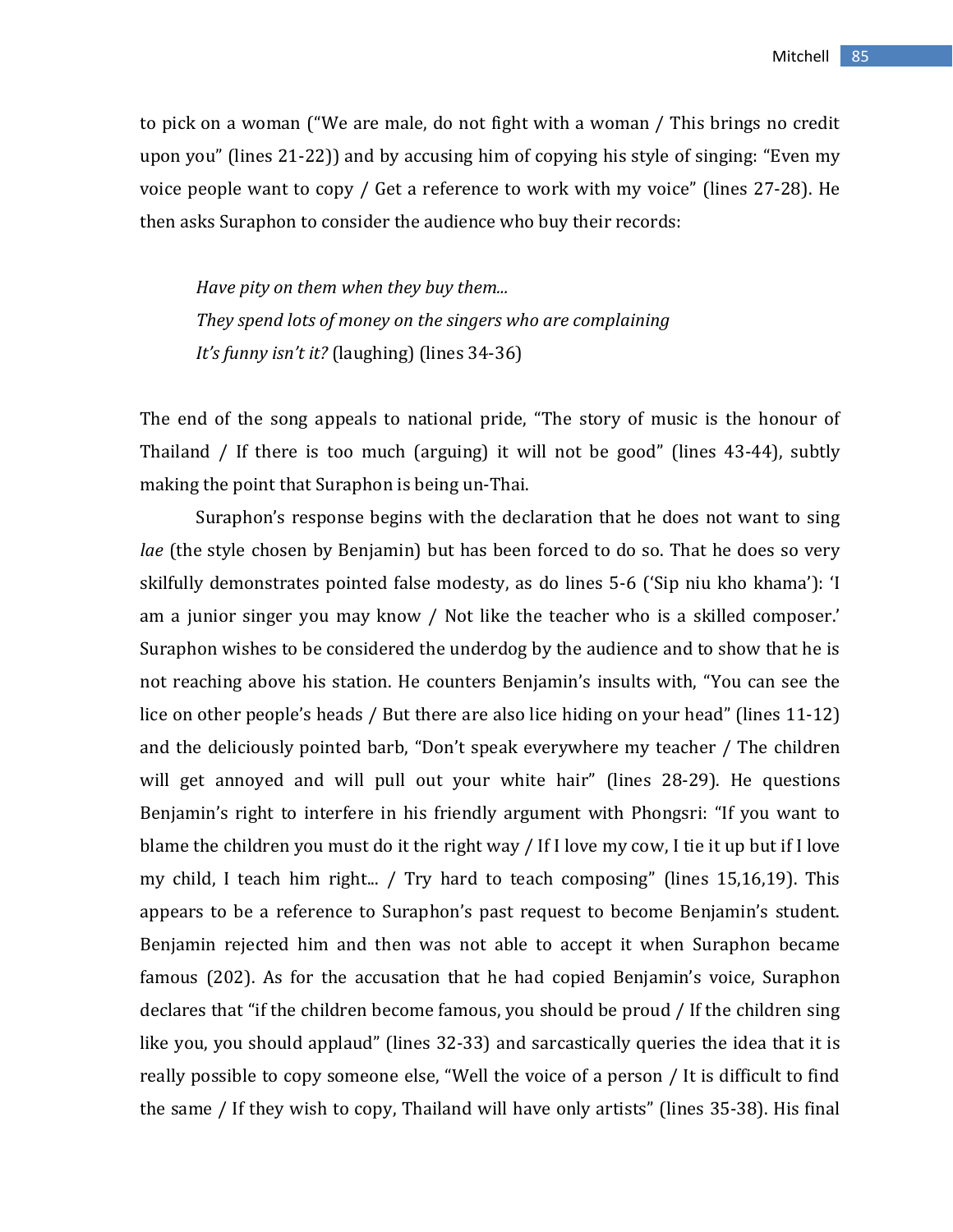$\overline{\phantom{a}}$ 

remark, "I still love my honour as an artist" (line 41), is a defence against Benjamin's charge that he is disgracing Thailand.

### Waeng and Anek Nawikmun: Expanding the field of discourse

Throughout *Lukthung Isan*, Waeng provides information on Isan singers and songwriters that cannot be found in establishment histories. Cross-referencing between Waeng and establishment writers such as Anek Nawikmun expands the total field of discourse and allows for a more critical analysis of the available information. For example, in *Phleng nok sathawat* (Songs outside the century) Anek compiles lists of *lukthung* and *lukkrung<sup>23</sup>* singers (1978, 66-67). Anek's expressed purpose is to compare the places of birth of *lukthung* singers to that of *lukkrung* singers, in order to demonstrate a strict rural/urban divide. In one of the few English language articles on *lukthung*, Amporn Jirattikorn (2006) chooses to interpret the list as evidence that *lukthung* is a Central Thai art form:

*Western scholars studying Thai popular music often argue that lukthung comes from Isaan, or northeastern Thailand, which is linked to Lao ethnicity. Most Thais recognize, however, that lukthung developed out of central Thai folk traditions, and for the first two or three decades had little Isaan input. It was only with the later influx of Isaan people into the writing and production of lukthung that the music came to be associated by some with this region and its traditions. Anake*  (sic) *(1978) lists the thirty most popular lukthung singers in the 1970s. All are from central Thailand* (47).

Amporn, however, is mistaken in her last comment; Saksayam Phetchompu is listed as coming from Mahasarakam and Sonchai Mekwichian from Nakhon Ratchasima, both Isan provinces. Furthermore, Anek does not claim that his list is exhaustive or that it is a

<sup>&</sup>lt;sup>23</sup> Literally 'children of the city'. *Lukkrung* combines western popular music from the 1940s -1950s with Thai lyrics sung without the *luk kho* (heavy vibrato) and *uean* (melodic embellishment on a vocable or melisma) of *lukthung*.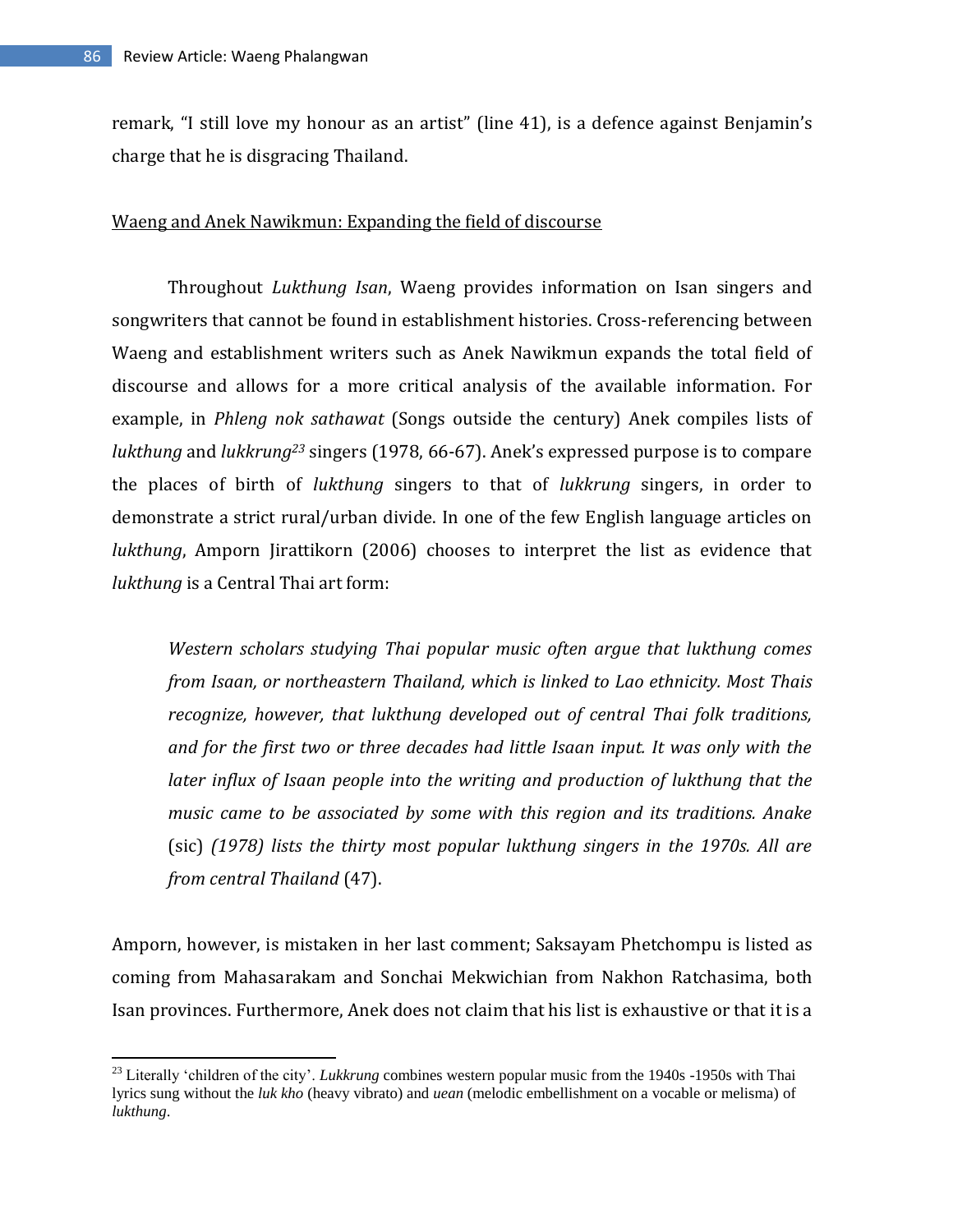list of the most popular singers from the 1970s (Suraphon Sombatjaroen died in 1968). A closer analysis, using information provided by Waeng, reveals the true extent of Isan involvement in the early *lukthung* industry and shows how an Isan perspective is able to expand the overall field of discourse.

A major problem for those wishing to classify *lukthung* as an exclusively Central Thai art form is the significant Isan populations of Bangkok and some Central Thai provinces. Waeng reports that Suphanburi had so many people of Lao origin that it was nicknamed 'Lao Suphan' (168). Although Waiphot Phetsuphan is not of Lao descent, when growing up he had contact with Lao speaking people in Suphanburi and so is able to sing fluently in Isan. Phanom Nopphon and Cholati Tarnthong (both on Anek's list) were born in Chonburi but had Lao ancestry, which is why they were able to compose and sing well in Isan (177). The well known songwriter Sombat Bunsiri was born in Prachinburi but always 'introduced himself loudly as "Lao Prachin" because of his Ubon Ratchathani ancestors' (250). Despite almost two centuries of forced integration, most families with Lao ancestry still speak Isan at home and are proud of their Lao musical heritage (see Hesse-Swain 2006, 264-265).

After the death of Suraphon, the most popular band was that led by Sayan Sanya. However, his popularity was rivalled by Saksayam Phetchompu's '*Lukthung Isan*' band, which was given this name by the Isan songwriter and DJ Surin Paksiri in 1973, the first recorded use of the term (323). The two groups joined forces to become the top grossing show at the Lumphini Boxing stage. Surin named their show: '*Lukthung Isan pata lukthung phak klang*' (Competition between Northeast and Central Thai country music). Saksayam was thereafter known by the title '*Kunpon phleng lukthung haeng khwaen daen Isan*' (*lukthung* genius of the Isan region). Waeng records that Saksayam's most popular song was 'Tam nong klap Sarakam' (Bring the girl back to Mahasarakam), which catalogued the names of the provinces in Isan so that "Isan people felt that this was their song" (317). Waeng provides a list of 27 popular Isan *lukthung* singers from the 1970s including Dao Bandon, who was one of the first to incorporate distorted electric guitar into his band. Waeng suggests that it was actually the withdrawal rather than the presence of most American troops from bases in Isan such as Udon Thani in 1973 that propelled the blending of rock with *lukthung* and *molam*. While the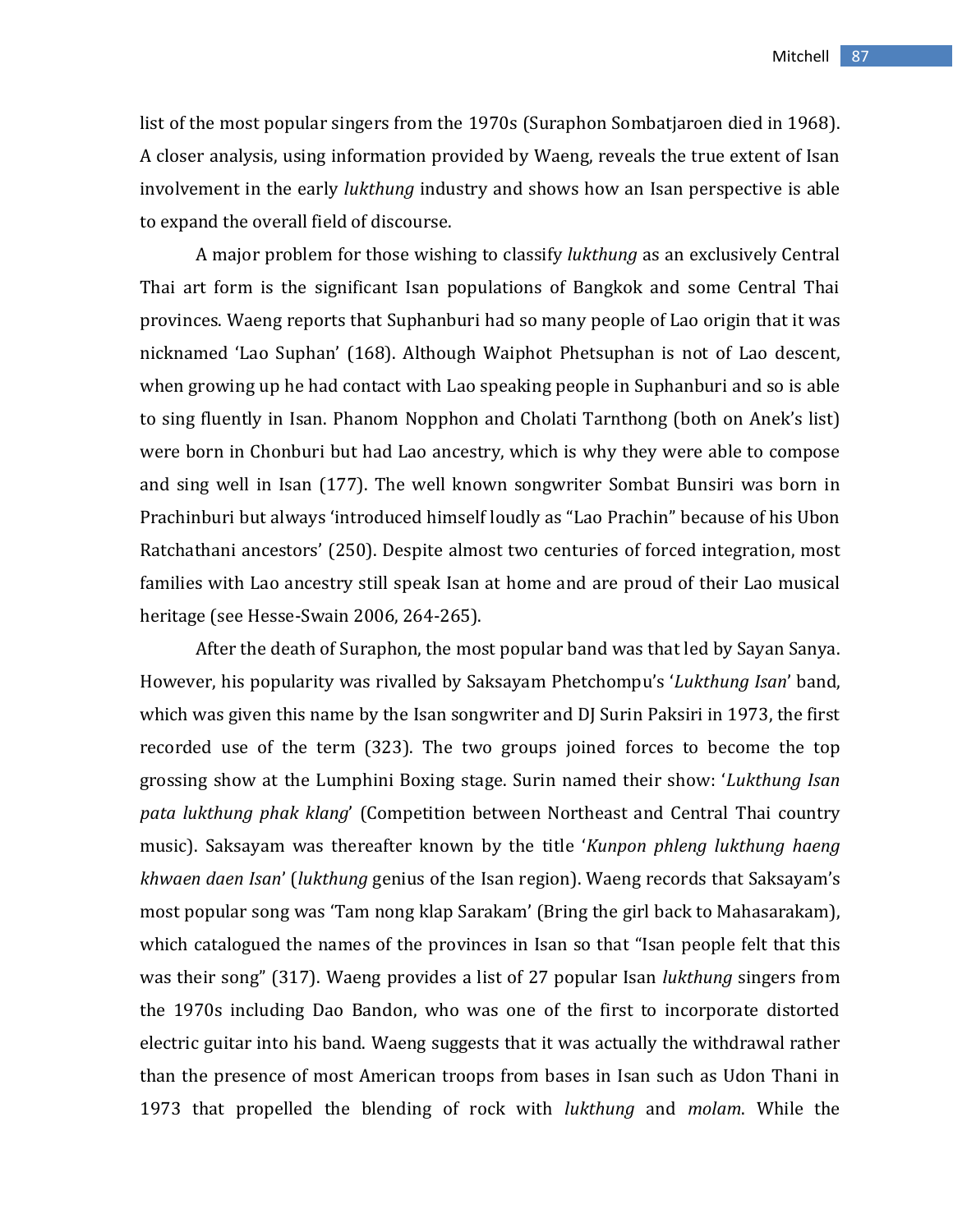$\overline{\phantom{a}}$ 

Americans were in Thailand, they were entertained by Thai bands such as The Impossibles who played western pop music sung in English for the soldiers and sung in Thai for a Thai audience (Hayes 2004, 29). Once the soldiers left, many of these bands had no work and returned to playing *lukthung* and *molam* incorporating western techniques they had learned (319).

The 1970s were certainly a golden period for Isan *lukthung* singers and songwriters from Isan were just as common. There were two influential circles of Isan songwriters in Bangkok during the early 1970s. The largest group, consisting of the students of *khru* (teacher) Kor Kaeoprasoet, included Loet Srichok, Wichian Sitthisong, Samson Na Mueangsri, Samran Arom and Chor Kachai, all of whom wrote songs for the famous singers on Anek's list, especially Waiphot Phetsupan, Phloen Phromdaen and Chai Mueangsing (239-245, 258). The second group included Surin Paksiri, Sanya Jurapon, also known as San Silapasit, Prasit Nakhonphanom and Songkro Samatthaphaphong (255). The existence of these groups proves that *lukthung* song writing was taken very seriously by Isan people and was viewed as a viable career path as early as the 1960s. When Anek's list is cross-referenced with *Lukthung Isan*, it is clear that the majority of famous *lukthung* singers in the 1960s and 1970s were performing songs written by Isan songwriters, often using Isan expressions and phrases to appeal to the majority Isan audience (such as 'Khit hot ai nae doe' (Do you miss me?) sung by Thepphon Phetubon). Phalangwan provides many examples of *lukthung* songs which use Isan words and phrases and, according to him, predate Surapon (although this is difficult to verify because no dates are provided in the appendix). <sup>24</sup> The fact that songwriters were writing in this way from the early 1950s indicates that a key demographic for *lukthung*, even at that time, was Isan people. During this period anything Isan was despised by the elite Central Thai, so the Thai establishment claim that "*lukthung* developed out of central Thai folk traditions, and for the first two or three decades had little Isan input" (Amporn 2006, 47) must be considered questionable.

<sup>24</sup> According to Waeng the first songwriter to popularize the use of Isan in *lukthung* songs was Pong Prida (2002, 164).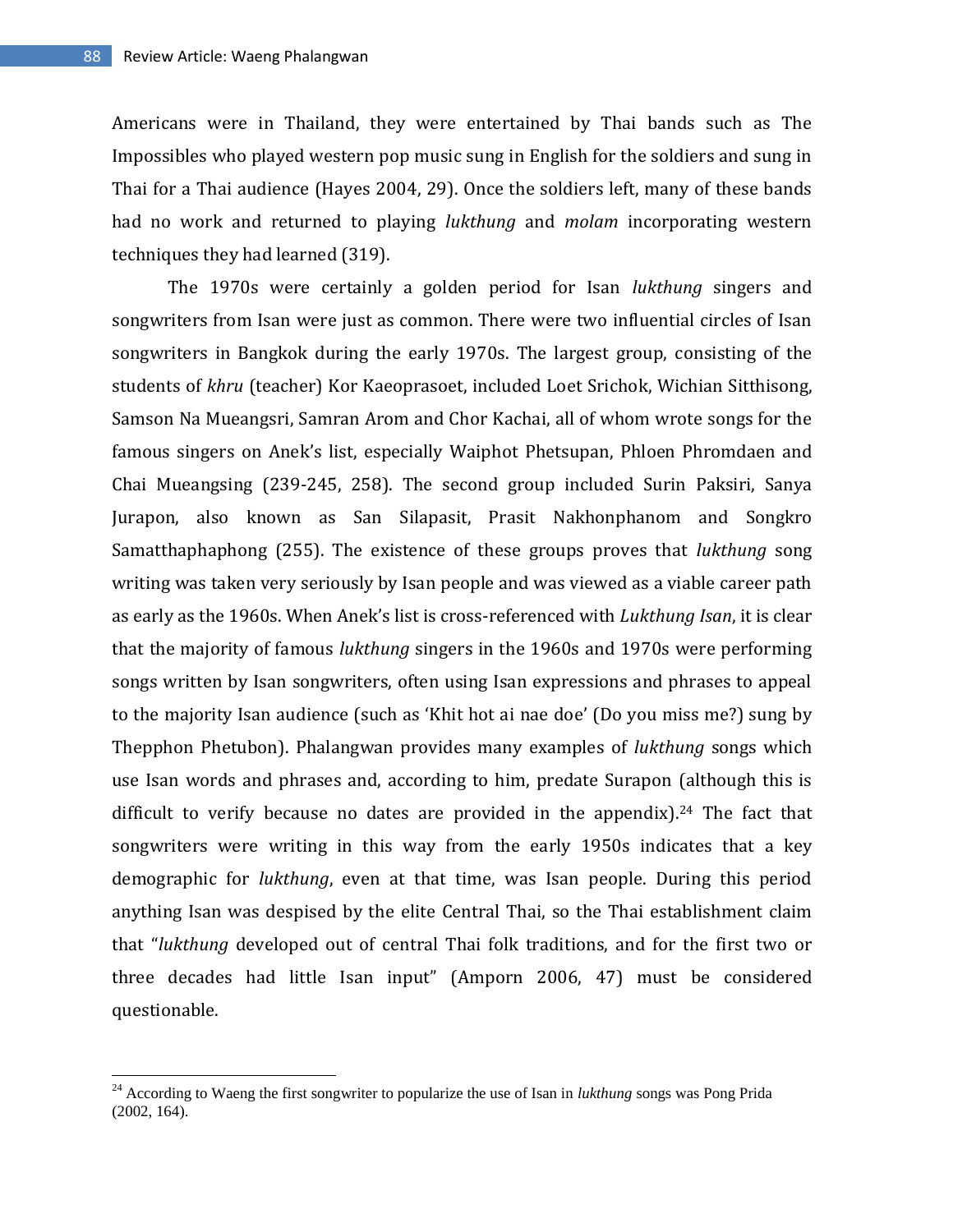### 'Communist *luuk tung*'

The final chapter of the body of *Lukthung Isan* provides insight into the little known subgenre of 'communist *lukthung*', termed *phleng phuphan*<sup>25</sup> in Thai. *Phleng phuea chiwit*, or 'songs for life,' and its origins among the student demonstrators during the 1970s are well known,<sup>26</sup> but the use of *lukthung* by Isan communists has never been publicised in Thailand. A possible reason for this is that the October generation (the university students from Bangkok who produced songs for life) were quickly rehabilitated back into Thai society and today wield considerable political power. Phalangwan states that most of his information comes from the book *Siang phleng jak Phuphan* (songs from Phu Phan) written by Khaen Sarika, an editor and columnist who took part in the Isan insurgency during the 1970s (493). This book appears to be out of print but, in 2003, the Collective of Thai Revolutionary Songs Project published a large volume commemorating the use of music by the Thai communist party, which contained chapters written by Khaen Sarika.

The use of *lukthung* by communists usually took the form of *nuea plaeng* (adapted lyrics). Isan insurgents with experience in songwriting put communist lyrics to well known *lukthung* songs sung by popular singers such as Salika Kingthong (no.28 in Anek's list) and Yodrak Salakjai. The most prolific communist songwriter was 'Phloeng Nalak' a forest guerrilla who wrote more than 200 *lukthung* songs criticising the government with such lines as "the government's power comes from the barrel of a gun" (495). Sonchai Mekwichian's popular song 'Khon ngam luem ngai' (beautiful girl forgets easily) was changed into 'Tuen thoed chaona Thai' (please wake up Thai farmers) (500). Yutthasak Chanrali, of 156 Company, used the slow and sad melody of 'Faen ja yu nai' (where are you darling?) by Saengsuri Rungrot for his song 'Pha Chan' (sheer cliff), which celebrated the exploits of his Company against the Thai soldiers:

### *This sheer cliff has a story.*

*It is a story about arresting thieves who came to make trouble.* 

<sup>&</sup>lt;sup>25</sup> 'Songs of Phuphan.' Phu Phan is a mountain area near Sakhon Nakhon in Isan.

 $26$  See Myers-Moro (1986) and Lockard (1998).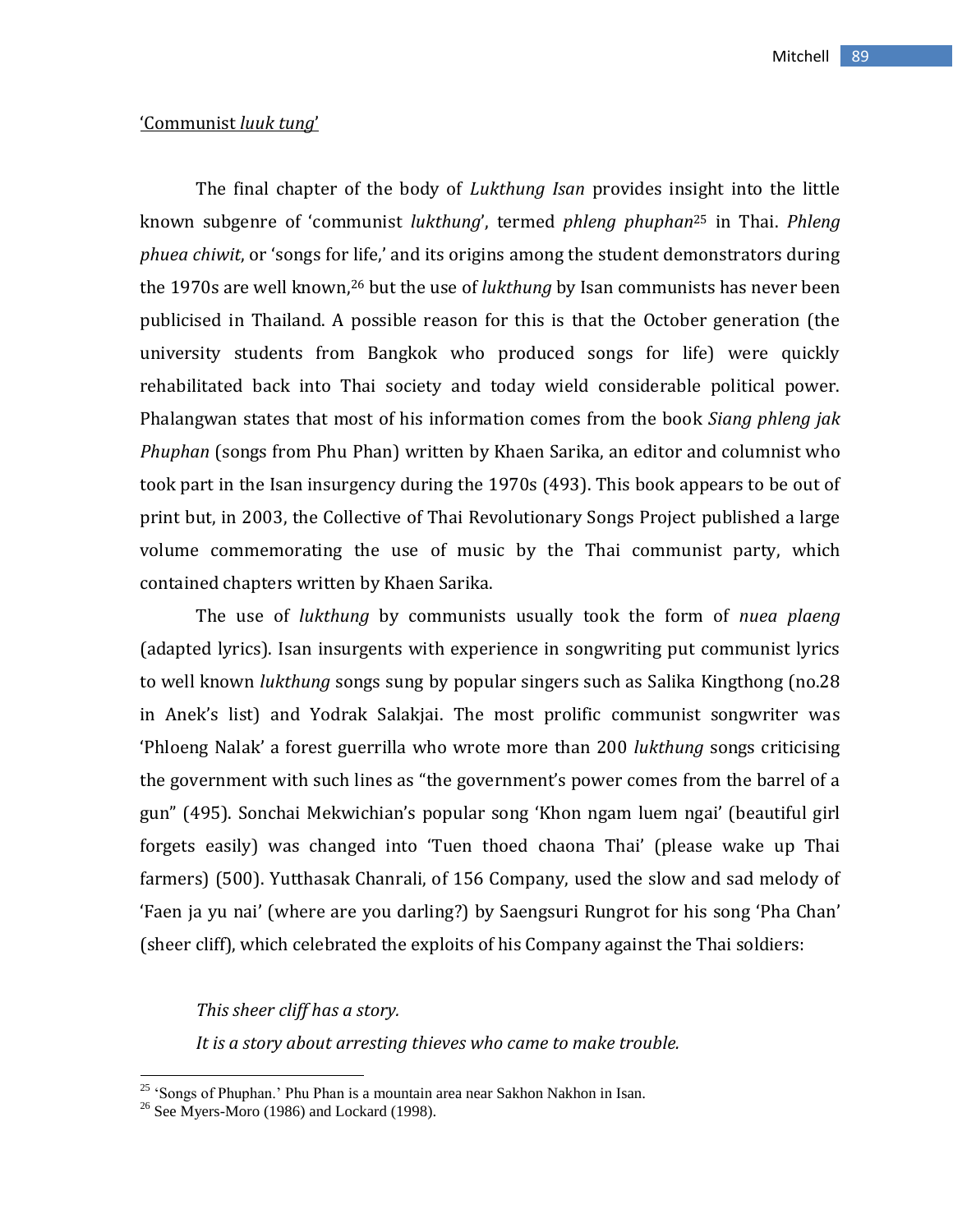*The enemy came to the cliff like a crazy man. They wanted to kill people on the cliff. The sound of the gun never disappeared. Screaming and the sound of the wounded reverberated throughout the earth. When the echo ended there was only the sound of the dying. Bring the people again and pity the people who are slaves. The master uses the slaves but never sees the truth. The sheer cliff bit the enemy and they rolled down like monkeys. Just as the people say: rolling over and over. What they say is the truth.* (501)

Yutthasak sees the Thai government soldiers as invaders of peaceful communities and portrays the guerillas as enforcing the law, a complete inversion of the establishment history. An excerpt from *The Musical Compositions of His Majesty King Bhumibol Adulyadej* reveals the Royalist Nationalist view of songs for life and the October conflict:

*They were particularly apt at a time of social and political awareness in the 1970 (sic). The songs accompanied students as they travelled upcountry to participate in volunteer development camps and for the government officials, soldiers and police assigned to protect and patrol the borders the songs strengthened their resolve to carry out their duties.* (1996, 110)

Apart from the startling suggestion that the students and soldiers were on the same side, there is no mention of Isan people or the peasant class. In this version of Thai history, the students have been rehabilitated and their music officially celebrated. In marked contrast, the lower classes and their music have been ignored.

Ironically, the communist *lukthung* songs were banned, not only by the government, but by the senior members of the Thai communist party, who decreed that only Chinese songs were to be sung (505). The *lukthung* songs were thought to be too commercial and the cha cha rhythm unsuitable for marching (495). Nevertheless, Waeng reports that the songs were extremely popular among many of the guerrillas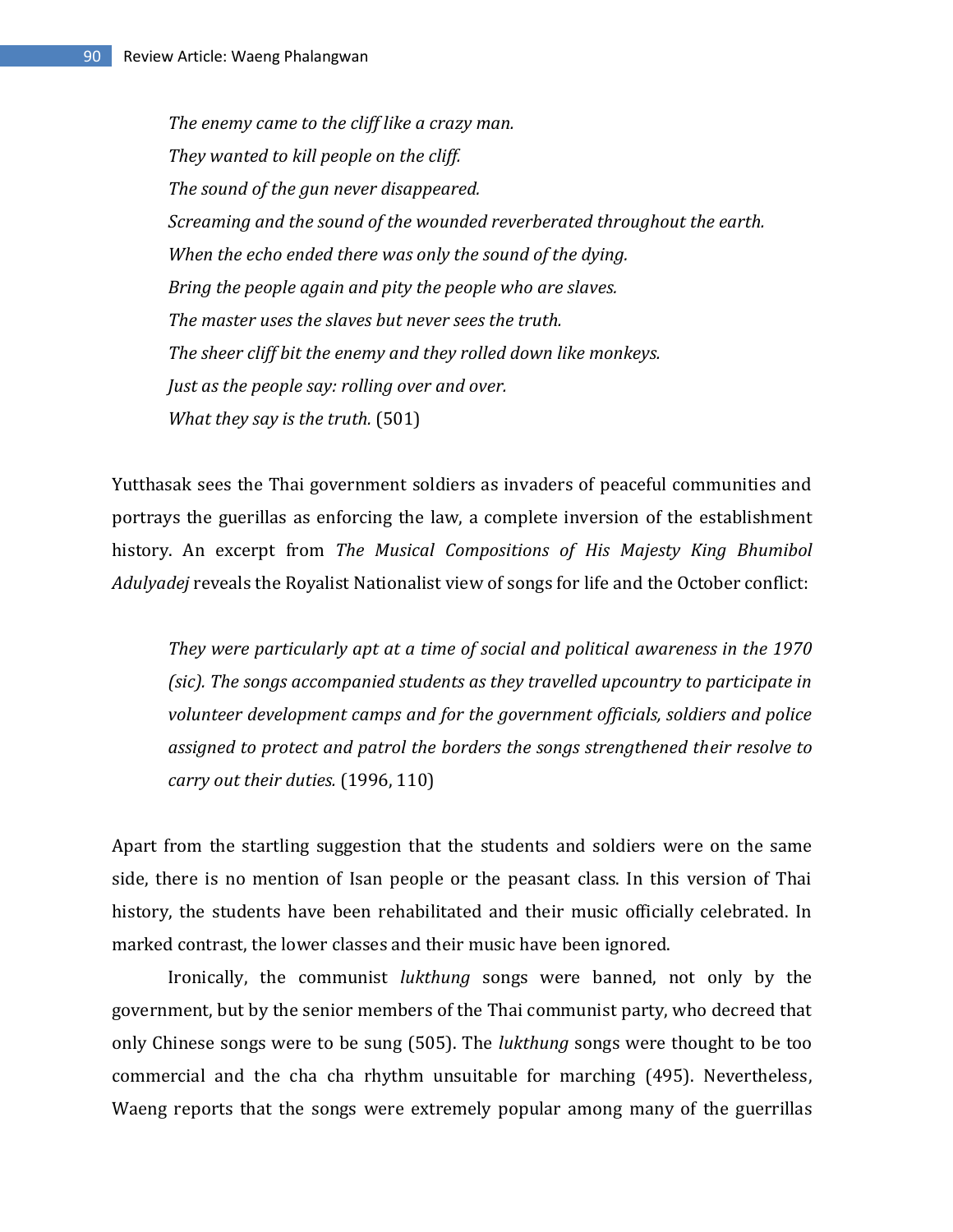who defied orders not to listen to 'enemy radio' so that they could keep contact with *lukthung* (500). Khaen Salika asserts that the insurgents were more motivated when they listened to *lukthung*:

*When the young people at Ban Suankorp sang 'From the ricefield' in the style of*  ramwong *or* lukthung *(with lyrics like 'Get him to cut off his head / Receive the karma that he's made') and you heard what they were singing it made you feel more courageous than the marching songs.* (Wat 2003, 459)

Since *phleng phuphan* were not allowed to be broadcast through either the government or guerilla radio stations, it is not surprising that little is known about the sub-genre. Unlike the students from the elite Thammasart and Chulalongkorn Universities, Isan peasants who took part in the insurgency have not been able to be as open about their involvement. Thus the songs that they preferred during the days of struggle have not been remembered in the wider community.

#### **Conclusion**

Some western writers have wondered why *phleng lukthung* has not been more overtly dissident considering its working class demographic. For example, Craig Lockard surveyed the popular music genres of Thailand for counter-hegemonic discourses and concluded that *lukthung* "could probably not serve as a model for musicians interested in more overt protest music" (1998, 191) (although access to the information found in *Lukthung Isan* might have changed his mind). Lockard's excellent overview of Thai popular music has drawn some criticism. Mitchell points out that Lockard "pays more regard to socially and politically inflected song lyrics than to the more difficult and devious issues of musical syncretisms" (2001, 19). Certainly the seeming absence of protest in commercial *lukthung* should lead to a discussion of why it was not able to serve as protest music - because of the fragile socio-economic position of Isan musicians and because of the strict censorship that the music attracted, no doubt as a result of its strong Isan origins. Yet it is also true that the issue of protest cannot be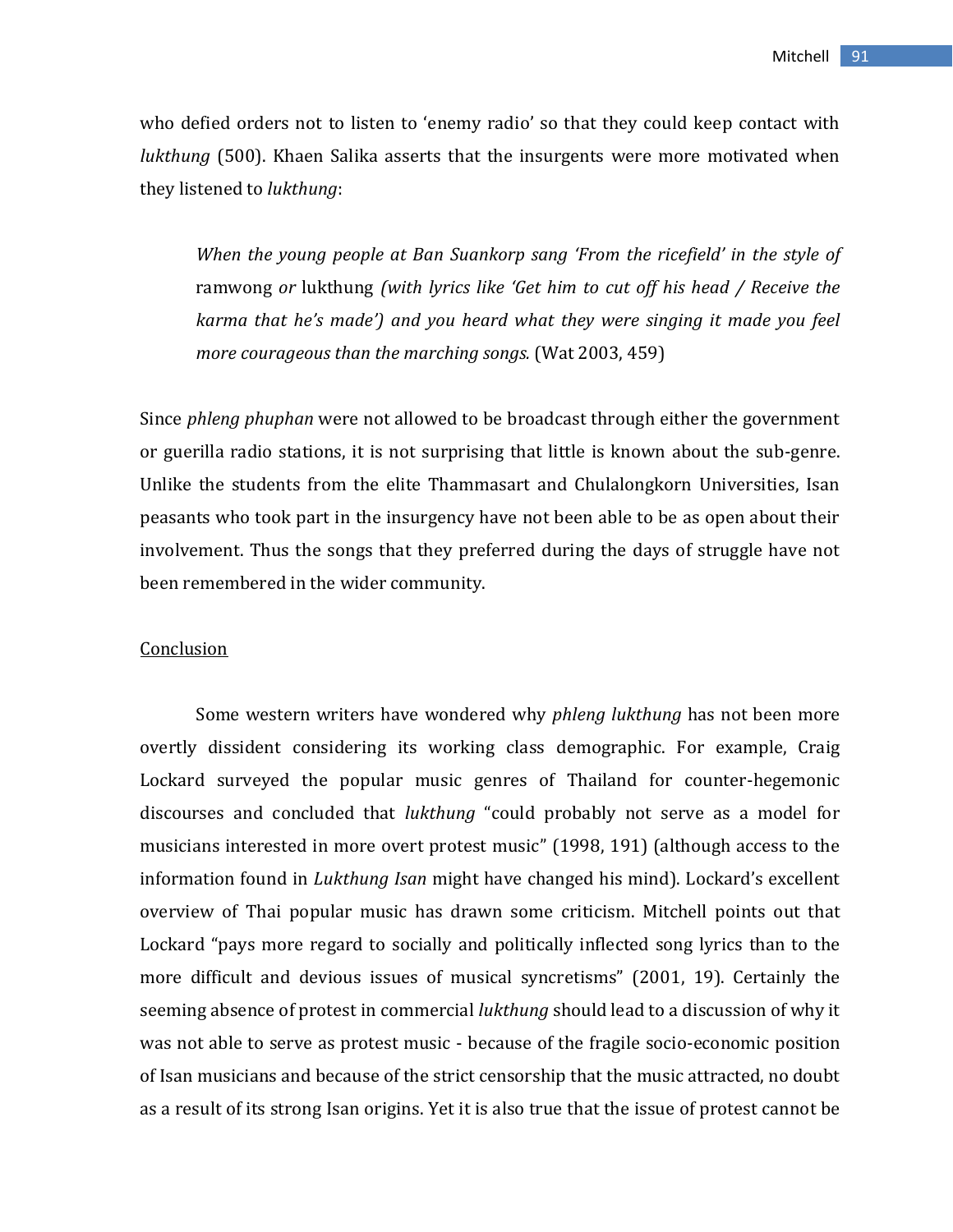examined until the question of historiography has been addressed. Examining commercial *lukthung* for signs of revolution has been a futile exercise when the imprint of Central Thai hegemony was so strong. Once the field of discourse has been expanded to include alternative views of Thai popular music history and English translations of key Thai texts, a study of counter-hegemonic content in *lukthung* becomes more viable.

Just as the need to acknowledge African Americans for their contributions to the formation of rock 'n' roll was resisted for many years in America, so have Isan people been denied credit for their part in the history of *lukthung*. The case study of Suraphon Sombatjaroen demonstrates that selective and discriminatory history is poor history. The King of Thai country music was only able to ascend the throne (as Waeng would put it) because of the help he received from his friend Chaloemchai Sriruecha and his competition with Benjamin. *Lukthung Isan* provides the historical context and detail necessary to understand how a performer of the calibre of Suraphon was able to develop. The myth of Suraphon as an individual genius who rose from poverty to become the King of Thai country music before dying a tragically early death is a very un-Thai construct, a construct heavily influenced by western tropes of the Romantic artist. In reality he was not an individual genius but rather he developed his musical ability in competition with other talented performers, many of whom were Isan people. The contributions of Isan musicians are keys to understanding the development of *lukthung*. *Lukthung Isan* records the stories of these forgotten musicians and, as such, deserves to be widely read.

In closing, a parallel can be drawn between the cultural conditions of today and the reign of King Mongkut. In 1865 the King proclaimed a ban on Lao musical performance because he was afraid that Lao musical culture would completely supplant Siamese genres:

*Thais have abandoned their own entertainments... Both men and women now play laokaen [morlam] throughout the kingdom... We cannot give priority to Lao entertainments. Laokaen must serve the Thai; the Thai have never been the Lao's servants* (Found in Miller 1985, 39).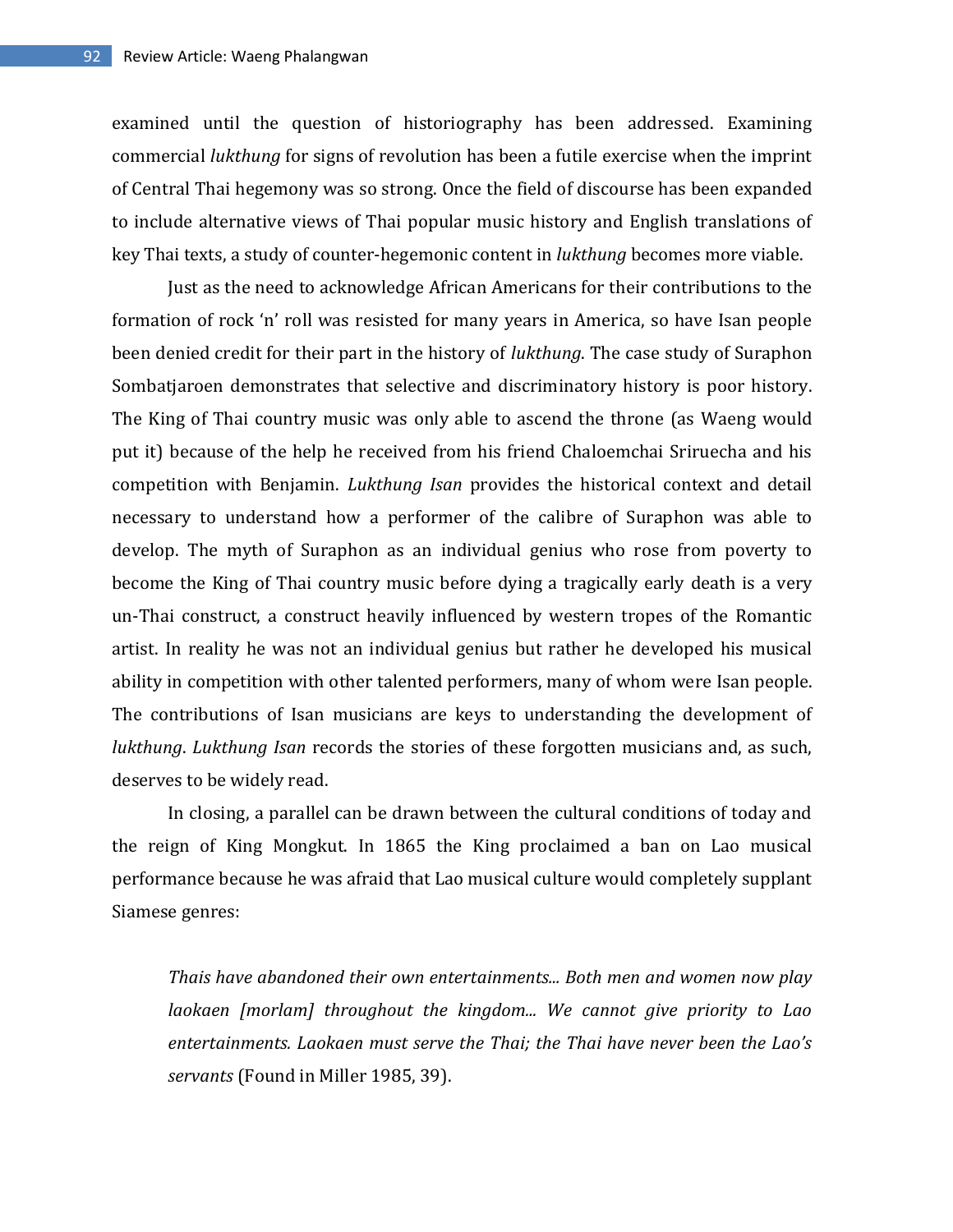Isan music is again heard throughout Thailand in the forms of *phleng lukthung* and *molam sing* ; it is important that Isan people receive credit for their contributions to Thai culture. Waeng Phalangwan can be seen as an Isan music history counterpart to anti-establishment historians such as Chatthip Nartsupha, creating a viable alternative discourse that includes the stories of Isan musicians and consequently communicates a more complete, more realistic view of the history of *phleng lukthung*.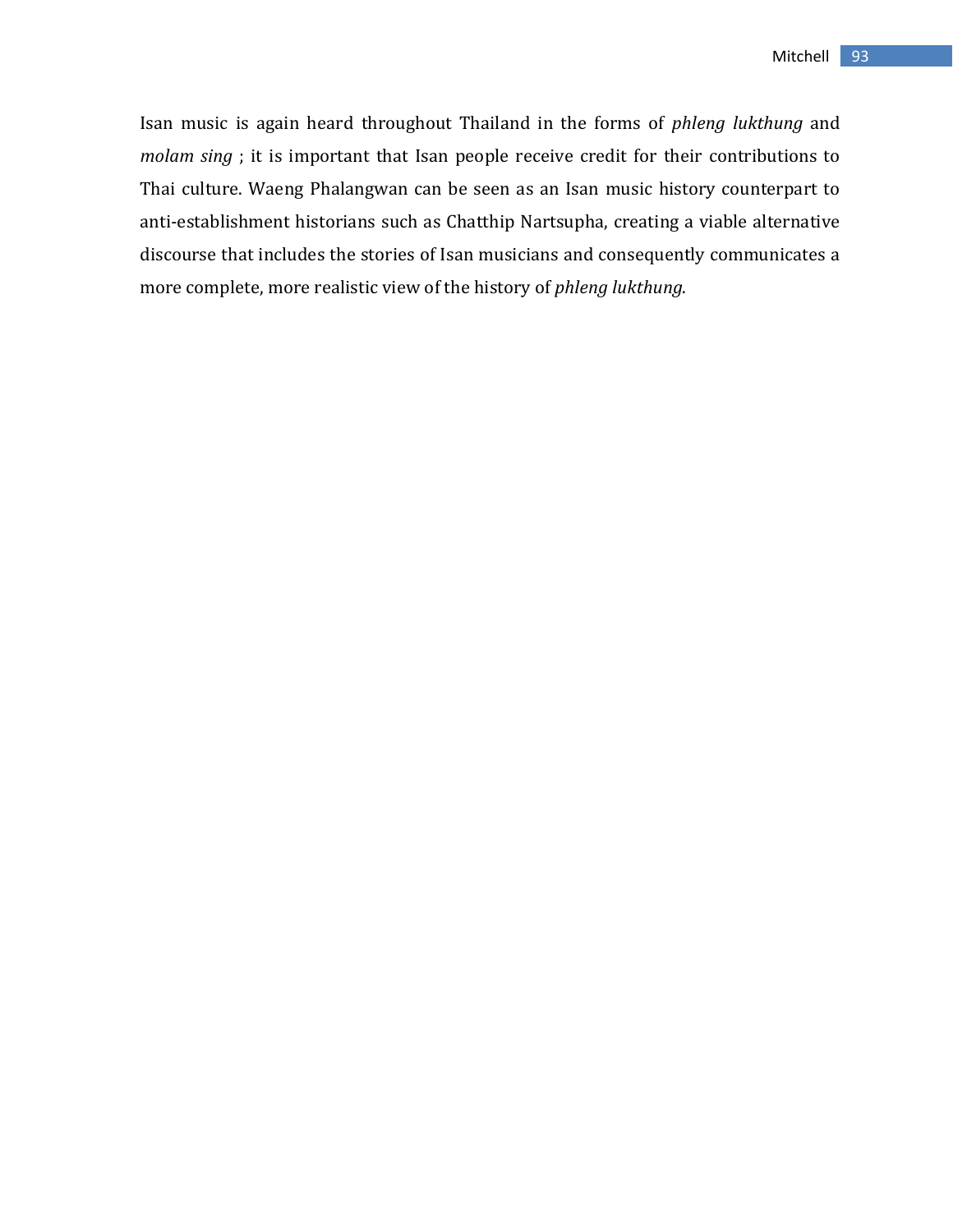#### References

- Amporn Jirattikorn. 2006. Lukthung: Authenticity and modernity in Thai country music, *Asian Music* v37n1.
- Anek Nawikmun. 1978. *Phleng nok sathawat (Songs outside the century)*, Bangkok: Muang Boran
- Chaba Mueangjan. 2004. Jenphop Jopkrabuanwan sangsan phuea ngan lukthung (The creating of Thai country music). *Watthanatham Thai .*
- Hayes, M. 2004. Capitalism and cultural relativity: The Thai pop industry, capitalism and Western cultural values, In *Refashioning pop music in Asia: Cosmopolitan flows, political tempos and aesthetic industries,* ed. B. Shoesmith, A. Chun, and N. Rossiter. . Richmond: Curzon.
- Hesse-Swain, C. 2006. Programming beauty and the absence of na Lao: Popular Thai TV and identity formation among youth in Northeast Thailand, *GeoJournal* v66n3.
- Jory, P. 1999. Political decentralisation and the resurgence of regional identities in Thailand, *Australian Journal of Social Issues* v34n4.
- \_\_\_\_\_\_. 2003. Problems in contemporary Thai nationalist historiography, *Kyoto Review of Southeast Asia*, March.
- Kobkul Phutharaporn. 1985. Country folk songs and Thai society. In *Traditional and changing Thai world view.* Bangkok: Chulalongkorn University Research Institute and Southeast Asian Studies Programme.
- Kreangsak Suwanpantakul. 2005. Cracking up the egg emperor. *The Nation*, August 8.
- Lockard, C. A. 1998. *Dance of life: Popular music and politics in Southeast Asia*. Honolulu, HI: University of Hawaii Press.
- McCargo, D. and Krisadawan Hongladarom. 2004. Contesting Isan-ness: Discourses of politics and identity in Northeast Thailand. *Asian Ethnicity* v5n2.
- Miller, T. E. 1985. *Traditional music of the Lao: Kaen playing and mawlum singing in Northeast Thailand.* Westport, Connecticut: Greenwood Press.

2005. From country hick to rural hip: A new identity through music for Northeast Thailand. *Asian Music* v36n2.

- Mitchell, J. 2009. Sorapet Pinyoo and the status of *pleeng luuk tung*. *Journal of Southeast Asian Studies* v40n2.
- Mitchell, T. 2001. Dick Lee's Transit Lounge: Orientalism and pan-Asian pop. *Perfect Beat* v5n3.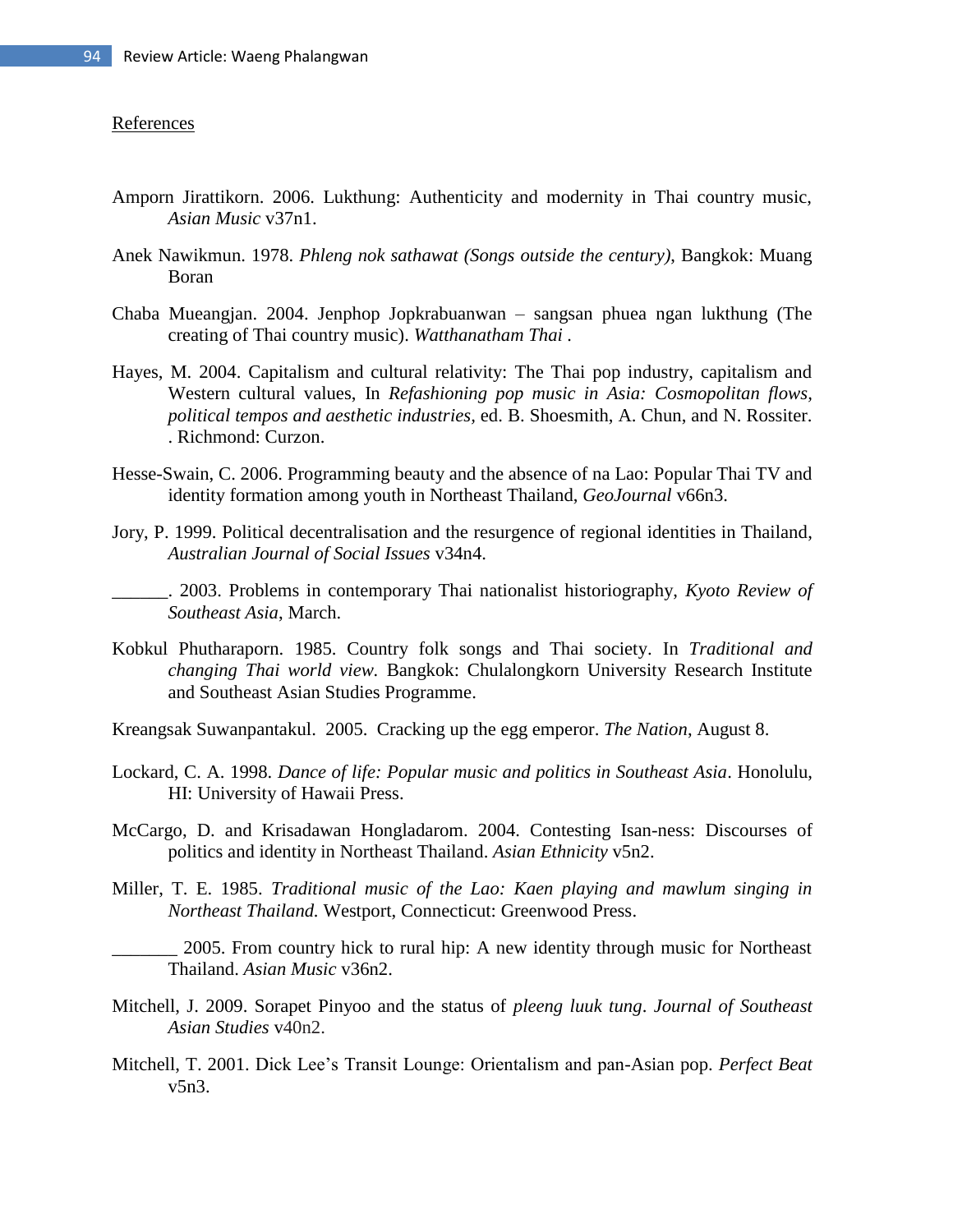- Myers, R. 2005 The Isan saga: The inhabitants of rural North East Thailand and their struggle for identity, equality and acceptance 1964 – 2004. San Diego, Department of Asia Pacific Studies, San Diego State University.
- Myers-Moro, P. 1986 Songs for Life: Leftist Thai popular music in the 1970s. *Journal of Popular Culture* v20n3.
- Naowarat Phongphaibun. 1984. Phleng Thai thueng phleng lukthung (From Thai song to Thai country music). In *Jak phleng Thai thueng phleng lukthung.* Bangkok: Sun Sangkit Silp.
- Nithi Iaosriwong. 1985. Phleng lukthung nai prawatsat watthanatam Thai ('Thai country music in the history of Thai culture'), *Silipa Watanatam* v6n6.
- Pasuk Phongpaichit and C. J. Baker. 2000. *Thailand's crisis.* Singapore and Copenhagen: Institute of Southeast Asian Studies; Nordic Institute of Asian Studies.
- Pattana Kitiarsa 2005. *Farang* as Siamese occidentalism, *Asia Research Institute: Working Paper Series, September.*
- Payong Mukda. 1984. Rueangrao kiao kap phleng lukthung (The story of Thai country musi'). In *Jak phleng Thai thueng phleng lukthung.* Bangkok: Sun Sangkit Silp.
- Pholsena, Vatthana. 2004. The changing historiographies of Laos: A focus on the early period. *Journal of Southeast Asian Studies* v35n2.
- Reynolds, C. J. 2002. *National identity and its defenders: Thailand today,* Chiang Mai, Thailand: Silkworm Books.
- Reynolds, C. J. and H. Lysa. 1983. Marxism in Thai historical studies. *The Journal of Asian Studies* v43n1.
- Sautman, B. 1997.'Racial nationalism and China's external behavior. *World Affairs* v160n3.
- Siriphon Kropthong. 2004. *Wiwatthanakan phleng lukthung nai sangkhom Thai (The development of Thai country music in Thai society),* Bangkok: Pantagit Publishing.
- Stuart-Fox, M. 1998. *The Lao kingdom of Lan Xang: Rise and decline.* Bangkok: White Lotus.
- Suchit Wongthet. 1984. Phleng Thai thueng phleng lukthung ('From Thai song to Thai country music). In *Jak phleng Thai thueng phleng lukthung.* Bangkok: Sun Sangkit Silp.
- Thanong Khanthong. 2002 PM Thaksin to embrace Suraphol doctrine? *The Nation.* Bangkok, September 6.

*The Musical Compositions of His Majesty King Bhumibol Adulyadej's Musical Compositions,* 1996. Bangkok: Chitralada School.